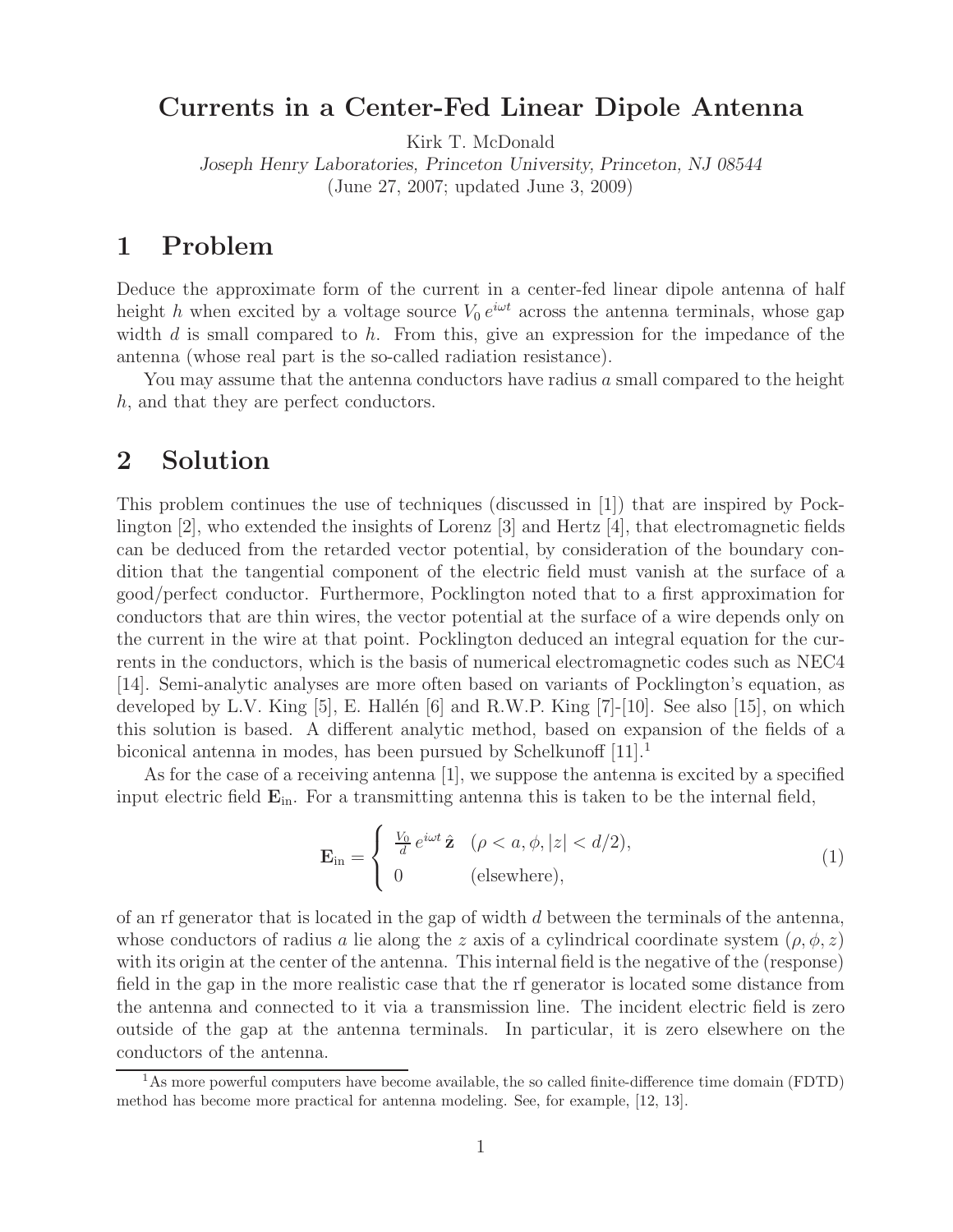The input electromagnetic field excites an oscillating current distribution  $\mathbf{J}(\mathbf{r},t) = \mathbf{J}(\mathbf{r}) e^{i\omega t}$ in the conductors of the receiving antenna. If this current distribution is known, then the retarded vector potential  $\mathbf{A}(\mathbf{r},t) = \mathbf{A}(\mathbf{r}) e^{i\omega t}$  of the response fields can be calculated as,

$$
\mathbf{A}(\mathbf{r},t) = \frac{\mu_0}{4\pi} \int \frac{\mathbf{J}(\mathbf{r}',t'=t-\mathcal{R}/c)}{\mathcal{R}} d\text{Vol}' = \frac{\mu_0}{4\pi} \int \mathbf{J}(\mathbf{r}') \frac{e^{-ik\mathcal{R}}}{\mathcal{R}} d\text{Vol}' e^{i\omega t} = \mathbf{A}(\mathbf{r}) e^{i\omega t}, \quad (2)
$$

where  $\mathcal{R} = |\mathbf{r} - \mathbf{r}'|$ , c is the speed of light,  $\omega$  is the angular frequency,  $k = \omega/c$  is the wave number, and the medium outside the conductors is vacuum (with permittivity  $\mu_0$ ). In the present example the conductors are thin wires along the z axis, and we suppose that the current density  $J(r)$  is independent of azimuth in a cylindrical coordinate system  $(\rho, \phi, z)$ and is well approximated by a current  $I(z)$ , which is symmetric in z,

$$
I(-z) = I(z),\tag{3}
$$

for a symmetric, center-fed linear dipole antenna. Then, the vector potential has only a z component,

$$
A_z(\mathbf{r}) = \frac{\mu_0}{4\pi} \int I(z') \, \frac{e^{-ik\mathcal{R}(z,z')}}{\mathcal{R}(z,z')} \, dz'.\tag{4}
$$

We work in the Lorenz gauge [3], where,

$$
\nabla \cdot \mathbf{A} + \frac{1}{c^2} \frac{\partial V}{\partial t} = 0,\tag{5}
$$

so the scalar potential  $V(\mathbf{r},t) = V(\mathbf{r})e^{i\omega t}$  of the response fields is related to the vector potential according to,

$$
V(\mathbf{r}) = \frac{ic}{k} \frac{\partial A_z(\mathbf{r})}{\partial z} \equiv \frac{ic}{k} \partial_z A_z(\mathbf{r}).
$$
\n(6)

The response fields  $\mathbf{E}(\mathbf{r},t) = \mathbf{E}(\mathbf{r}) e^{i\omega t}$  and  $\mathbf{B}(\mathbf{r},t) = \mathbf{B}(\mathbf{r}) e^{i\omega t}$  can then be calculated from the vector potential  $A_z(\mathbf{r})$  as,

$$
\mathbf{E}(\mathbf{r}) = -\boldsymbol{\nabla}V(\mathbf{r}) - i\omega \mathbf{A}(\mathbf{r}) = -\frac{ic}{k} [\partial_{rz}^2 A_z(\mathbf{r}) \hat{\boldsymbol{\rho}} + (\partial_z^2 + k^2) A_z(\mathbf{r}) \hat{\mathbf{z}}], \tag{7}
$$

$$
\mathbf{B}(\mathbf{r}) = \nabla \times \mathbf{A}(\mathbf{r}) = -\partial_{\rho} A_{z}(\mathbf{r}) \hat{\boldsymbol{\phi}}.
$$
\n(8)

#### **2.1 The Thin-Wire Approximation**

The key relation between the input electric field  $\mathbf{E}_{in}$  and the response field  $\mathbf{E}$  is that the tangential component of the total electric field  $\mathbf{E}_{in} + \mathbf{E}$  must vanish at the surface of the conductors. In the thin-wire approximation, the only tangential component of interest is the  $z$  component, and for wire radius a much less that the antenna half height  $h$ , the constraint is essentially on the electric field on the z axis,

$$
E_z(0,0,z) = -E_{\text{in}} = 0 \qquad (d/2 < |z| < h), \tag{9}
$$

since the input field (1) vanishes outside the gap between the terminals of the antenna. We also know that the response field is the negative of the input field inside the (narrow) gap, so we can write,

$$
E_z(0,0,z) \approx -V_0 \delta(z) \qquad (|z| < h). \tag{10}
$$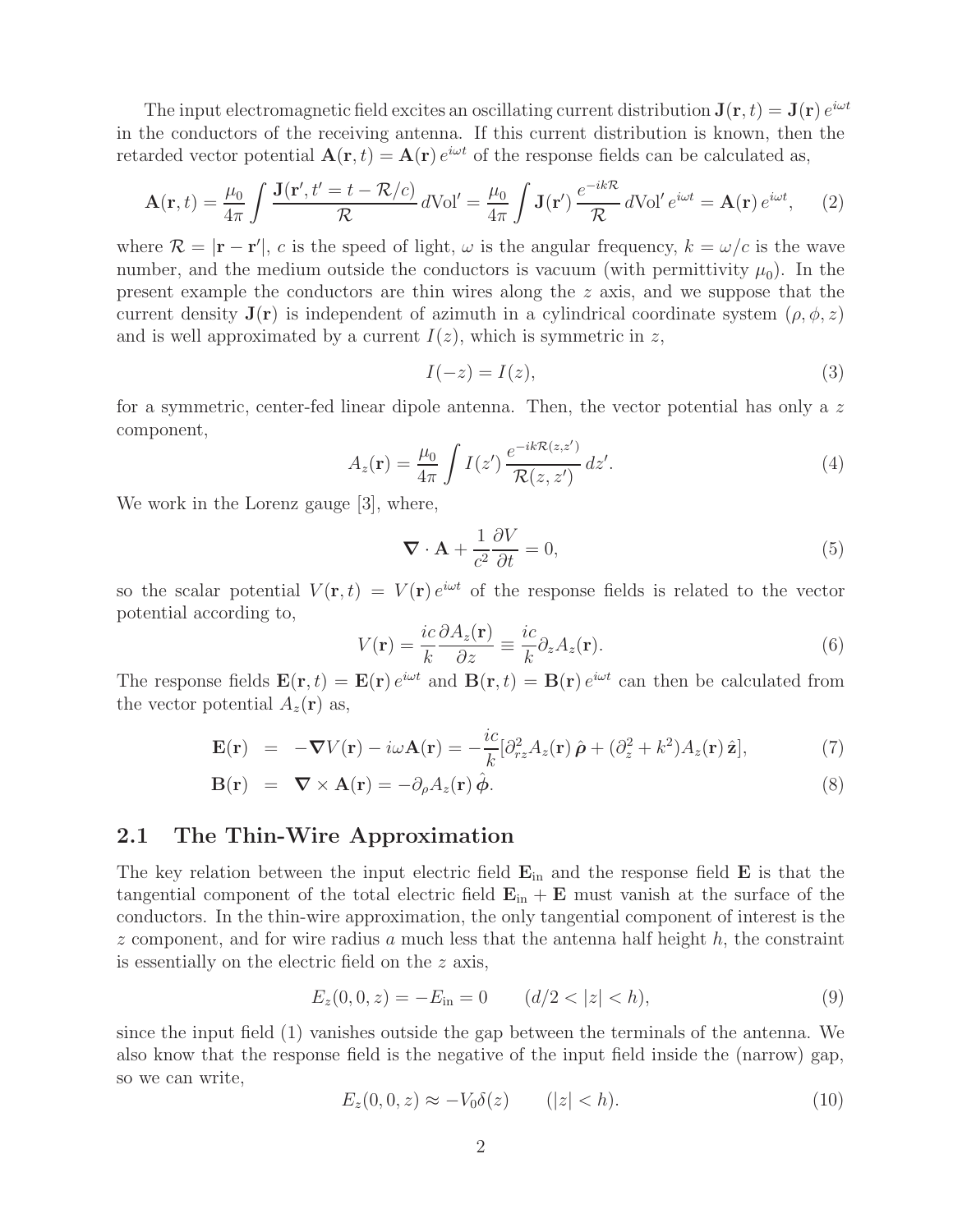From eq. (7), we obtain a differential equation for the vector potential,

$$
(\partial_z^2 + k^2)A_z(0,0,z) = -\frac{ik}{c}E_{\text{in}}(0,0,z) = \frac{ik}{c}E_z(0,0,z) \approx -\frac{ik}{c}V_0\delta(z) \qquad (|z| < h). \tag{11}
$$

Two solutions to the homogeneous differential equation  $(\partial_z^2 + k^2)A_z(0,0,z) = 0$  are, of course,  $\cos kz$  and  $\sin kz$ . Since the righthand side of eq. (11) is symmetric in z, the vector potential will be also, and the function  $\sin kz$  does not appear in it. A solution to the particular equation is  $-iV_0 \sin k |z|/2c$ , noting that  $\int_{-\epsilon}^{\epsilon} \partial_z^2 \sin k |z| dz = \partial_z \sin k |z| |\epsilon_{-\epsilon}| = 2k$ . Hence, a general solution to eq. (11) for  $|z| < h$  can be written as,

$$
A_z(0,0,z) \approx -\frac{i}{2c}(C\cos kz + V_0\sin k|z|) \qquad (|z| < h). \tag{12}
$$

To evaluate the constant of integration C we need an additional condition on the system. In particular, we note that the current  $I(z)$  must vanish at the ends of the antenna,  $z = \pm h$ . In the thin-wire approximation, the vector potential on the wire is proportional to the current in the wire at that point, because of the  $1/R$  dependence in eq. (4). In this approximation, the needed condition on the vector potential is that it also vanishes at the ends of the conductors. From this we find,

$$
C = -V_0 \frac{\sin kh}{\cos kh},\tag{13}
$$

and so the vector potential along the antenna is,

$$
A_z(0,0,z) \approx \frac{iV_0 \sin kh \cos kz - \cos kh \sin k|z|}{2c} = \frac{iV_0 \sin[k(h-|z|)]}{2c} \qquad (|z| < h). \tag{14}
$$

Since the current is proportional to the vector potential on the axis in this approximation, we have,

$$
I(z) \approx I_0 \frac{\sin[k(h - |z|)]}{\sin kh} \qquad (|z| < h), \tag{15}
$$

where  $I_0 = I(0)$  is the current at the terminals of the antenna.

Thus, the thin-wire approximation (first advocated by Pocklington [2]) leads to the sinusoidal-current approximation, which latter approximation is often invoked without as detailed a justification as given above.<sup>2</sup>

The electromagnetic fields can now be calculated analytically everywhere from the current distribution (15). See, for example, [16]. However, the tangential component of the electric field so calculated does not vanish along the conductors of the antenna. The thinwire approximation is not consistent with the perfect-conductor boundary condition on the electric field.

The fields calculated in the far zone of the antenna from eq. (15) are quite accurate, but the fields calculated in the near zone are badly misestimated. A consequence is that the

<sup>2</sup>See, for example, sec. 9.4A of [18]. There it is also implied that radiation damping affects the current distributions. However, the oscillating charges on the surface of perfect conductors emit no net radiation, and experience no radiation damping/reaction force. Only currents in the power source experience radiation damping, which effect appears in the analysis as the radiation resistance of the antenna that is perceived by the power source.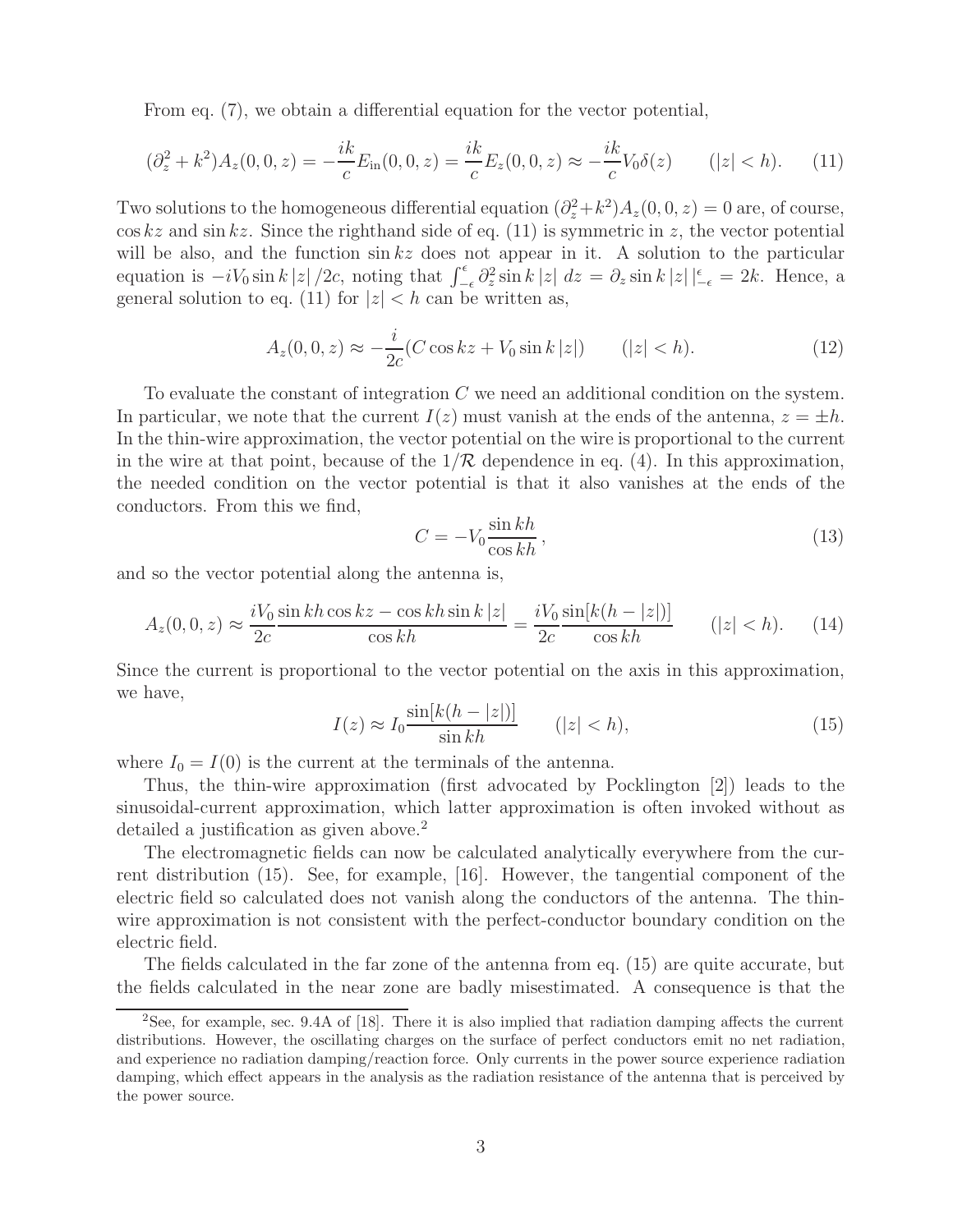reactance of the antenna at its terminals is not well determined in the thin-wire approximation. The thin-wire approximation to eq. (4) is that  $A_z(0, 0, z) \approx \mu_0 I(z)/4\pi$ , so that eq. (14) evaluated at  $z = 0$  implies that the current (15) is 90 $\degree$  out of phase with the drive voltage. Thus, writing  $V_0 = I_0 Z$  we find  $Z \approx -iZ_0/2\pi \tan kh$ , where  $Z_0 = \sqrt{\mu_0/\epsilon_0} = 377 \Omega$ , as also found for a receiving antenna in the thin-wire approximation [1]. This correctly indicates that the reactance of a short linear antenna is capacitive and that the reactance vanishes for  $h \approx \lambda/2$ , but the result differs from that of a simple model (see the Appendix) by the absence of a factor of  $\ln(h/a)$ . Furthermore, the real part of the current, and also of the impedance, is neglected in the thin-wire approximation, so the antenna does not appear to consume any energy from the rf power source.<sup>3</sup>

#### **2.2 Solution via Pocklington's Integral Equation**

If we do not assume that the vector potential at the conductors is proportional to the currents they carry, we can proceed by combining equations (4) and (11) into an integral equation that relates the incident electric field at the conductors to the response currents in those conductors (noting that  $\partial_z$  acts only on  $\mathcal{R}(z, z')$ ),

$$
\int_{-h}^{h} I(z') (\partial_z^2 + k^2) \frac{e^{-ik\mathcal{R}(z, z')}}{-ik\mathcal{R}(z, z')} dz' = \frac{4\pi}{Z_0} E_{\text{in}}(z) \qquad (|z| < h). \tag{16}
$$

This is Pocklington's integral equation [2], whose solution is implemented numerically in codes such as NEC4 [14]. See also [15]. The integral equation (16) is readily generalized to any case where the conductors of the antenna are piecewise linear, *i.e.*, to essentially all cases of practical interest. Some comments on technical difficulties in numerical solutions to these integral equations are given in [17].

The nonzero radius  $a$  of the conductors can be taken into account by using,

$$
\mathcal{R}(z, z') = \sqrt{(z - z')^2 + a^2},\tag{17}
$$

rather than  $\mathcal{R} = |z - z'|$ .

Recalling from eqs. (9)-(10) that the input electric field for a thin, center-fed dipole antenna can be written  $E_{\text{in}}(z) \approx V_0 \delta(z)$ , Pocklington's integral equation (16) is, for  $|z| < h$ ,

$$
\frac{4\pi}{Z_0}V_0 \,\delta(z) \approx \int_{-h}^{h} I(z')(k^2 + \partial_z^2) \frac{e^{-ik\mathcal{R}}}{-ik\mathcal{R}} dz' = \int_{-h}^{h} I(z')(k^2 + \partial_{z'}^2) \frac{e^{-ik\mathcal{R}}}{-ik\mathcal{R}} dz' \n= \int_{-h}^{h} [k^2 I(z') - I'(z')\partial_{z'}] \frac{e^{-ik\mathcal{R}}}{-ik\mathcal{R}} dz' \qquad (18) \n= \int_{-h}^{h} [k^2 I(z') + I''(z')] \frac{e^{-ik\mathcal{R}}}{-ik\mathcal{R}} dz' - I'(h) \left( \frac{e^{-ik\mathcal{R}(z,h)}}{-ik\mathcal{R}(z,h)} + \frac{e^{-ik\mathcal{R}(z,-h)}}{-ik\mathcal{R}(z,-h)} \right),
$$

<sup>&</sup>lt;sup>3</sup>The real part of the antenna impedance, the so-called radiation resistance  $R_{\text{rad}}$ , can be well calculated from the far-zone fields generated by the current distribution of eq. (15) using the relation  $\langle P \rangle = I_0^2 R_{\text{rad}}/2$ , where  $\langle P \rangle$  is the time-average radiated power, with the result  $R_{\text{rad}} = Z_0(kh)^2/6\pi = 20(kh)^2$  Ohms. See, for example, sec. 2.6 of  $[16]$ .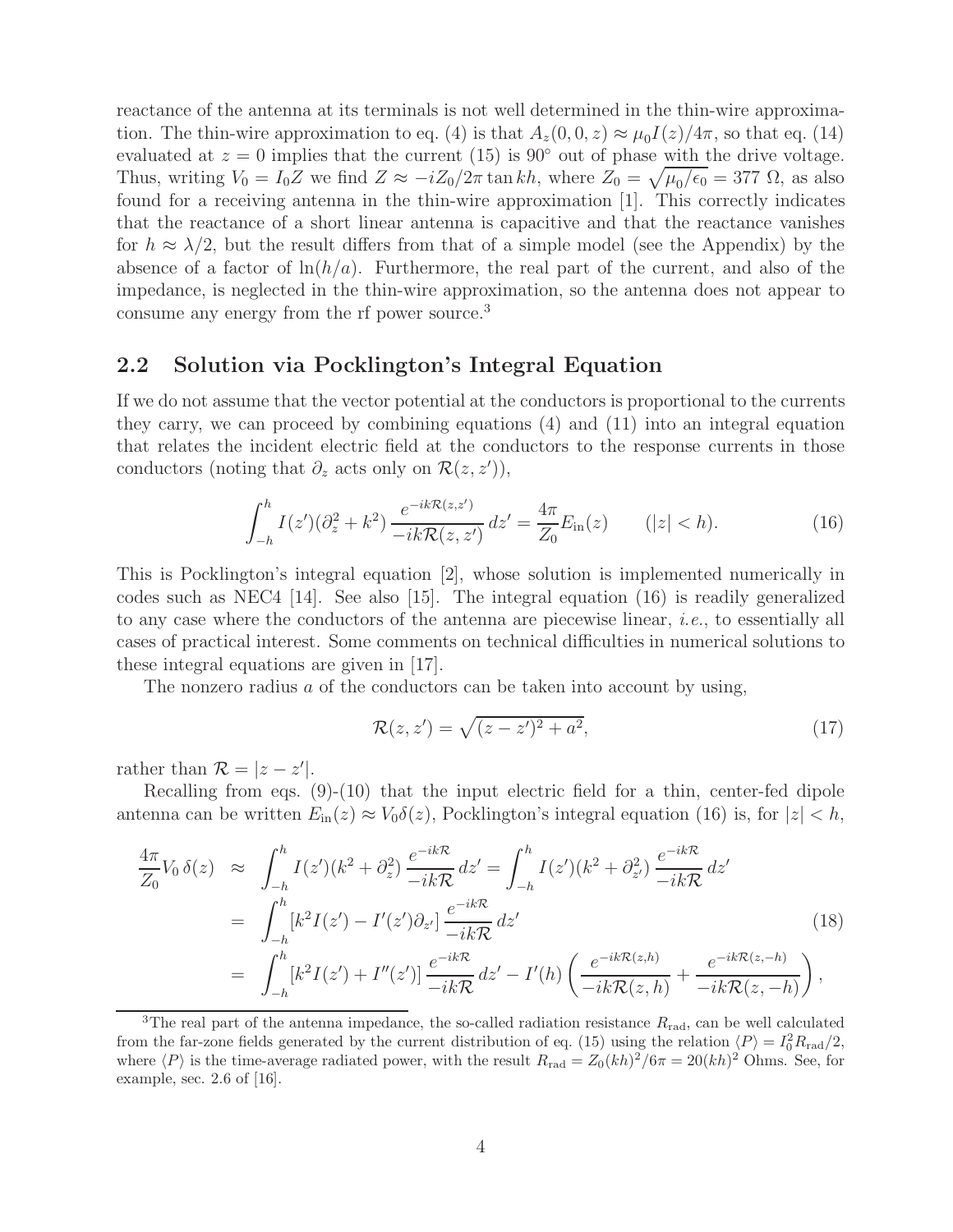where we note that  $\partial_z^2 f[\mathcal{R}(z, z')] = \partial_{z'}^2 f[\mathcal{R}],$  so that we can integrate twice by parts, using the boundary condition that  $I(\pm h) = 0$  and the fact  $dI/dz \equiv I'(z) = -I'(-z)$  according to the symmetry condition (3). For a short linear antenna  $(kh \ll 1)$  eq. (18) can be approximated as,

$$
\frac{4\pi}{Z_0}V_0 \,\delta(z) \approx \int_{-h}^h [k^2 I(z') + I''(z')] \left(1 + \frac{i}{k\mathcal{R}(z, z')}\right) dz' - I'(h) \left(2 + \frac{i}{k\mathcal{R}(z, h)} + \frac{i}{k\mathcal{R}(z, -h)}\right) \n= \int_{-h}^h \left[k^2 I(z') + i\frac{k^2 I(z') + I''(z')}{k\mathcal{R}(z, z')} \right] dz' - \frac{iI'(h)}{k} \left(\frac{1}{\mathcal{R}(z, h)} + \frac{1}{\mathcal{R}(z, -h)}\right).
$$
\n(19)

In the thin-wire approximation, the current distribution in a short linear antenna follows from eq.  $(15)$  as,

$$
I(z) = \begin{cases} I_0 \left( 1 - \frac{|z|}{h} \right) & (|z| < h), \\ 0 & (|z| > h), \end{cases} \tag{20}
$$

whose derivatives are,

$$
I'(z) = \frac{I_0}{h} \begin{cases} 1 & (-h < z < 0), \\ -1 & (0 < z < h), \\ 0 & (|z| > h), \end{cases} \tag{21}
$$

and,

$$
I''(z) = -\frac{2I_0}{h}\delta(z) + \frac{I_0}{h}[\delta(z - h) + \delta(z + h)].
$$
\n(22)

To use the forms  $(20)-(22)$  in eq.  $(19)$ , we first note that,

$$
\int_{-h}^{h} \frac{I(z')}{\mathcal{R}(z, z')} dz' = I_0 \int_{-h}^{h} \left(1 - \frac{|z'|}{h}\right) \frac{dz'}{\sqrt{(z'-z)^2 + a^2}} = I_0 \int_{-h-z}^{h-z} \left(1 - \frac{|z+x|}{h}\right) \frac{dx}{\sqrt{x^2 + a^2}}
$$
  
\n
$$
= I_0 \int_{-h-z}^{h-z} \frac{dx}{\sqrt{x^2 + a^2}} + \frac{I_0}{h} \int_{-h-z}^{-z} \frac{z+x}{\sqrt{x^2 + a^2}} dx - \frac{I_0}{h} \int_{-z}^{h-z} \frac{z+x}{\sqrt{x^2 + a^2}} dx
$$
  
\n
$$
= I_0 \ln \frac{\sqrt{(h-z)^2 + a^2} + h - z}{\sqrt{(h+z)^2 + a^2} - (h+z)}
$$
  
\n
$$
+ \frac{I_0 z}{h} \ln \frac{(\sqrt{z^2 + a^2} - z)^2}{(\sqrt{(h+z)^2 + a^2} - (h+z)) \left(\sqrt{(h-z)^2 + a^2} + h - z\right)}
$$
  
\n
$$
+ \frac{I_0}{h} \left(2\sqrt{z^2 + a^2} - \sqrt{(h+z)^2 + a^2} - \sqrt{(h-z)^2 + a^2}\right).
$$
 (23)

Then, we find,

$$
\frac{4\pi}{Z_0}V_0 \,\delta(z) \approx k^2 h I_0 + ik \int_{-h}^h \frac{I(z')}{\mathcal{R}(z, z')} \, dz' - \frac{2iI_0}{kh} \left(\frac{1}{\mathcal{R}(z, 0)} - \frac{1}{\mathcal{R}(z, h)} - \frac{1}{\mathcal{R}(z, -h)}\right). \tag{24}
$$

Of the various terms in eqs. (23)-(24), the one most like the delta-function  $\delta(z)$  is  $1/\mathcal{R}(z, 0)$ . So, we make the somewhat bold approximation of ignoring all other imaginary terms in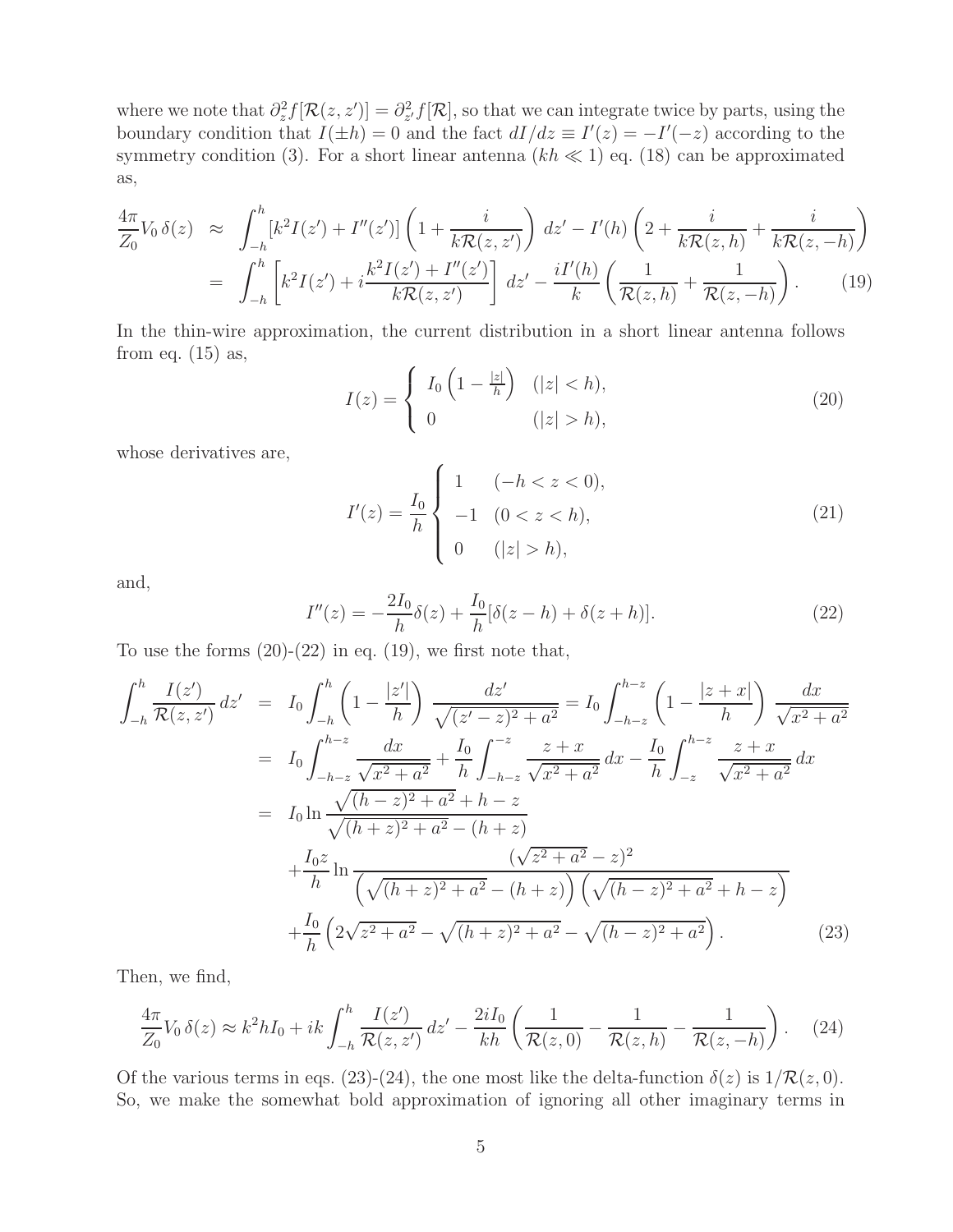eq. (24), and we write it as,

$$
\frac{4\pi}{Z_0}V_0\,\delta(z) \approx k^2hI_0 - \frac{2iI_0}{kh\mathcal{R}(z,0)} \qquad (|z| < h). \tag{25}
$$

Next, we integrate from  $-h$  to h to evaluate the parameter  $I_0$ ,

$$
\frac{4\pi}{Z_0}V_0 \approx 2k^2h^2I_0 - \frac{2iI_0}{kh} \int_{-h}^h \frac{dz}{\sqrt{z^2 + a^2}} = 2k^2h^2I_0 - \frac{2iI_0}{kh} \ln \frac{\sqrt{h^2 + a^2} + h}{\sqrt{h^2 + a^2} - h}
$$
  

$$
\approx 2k^2h^2I_0 - \frac{4iI_0}{kh} \ln \frac{h}{a}.
$$
 (26)

The terminal impedance Z of the antenna is then given by,

$$
Z = \frac{V_0}{I_0} \approx \frac{Z_0 k^2 h^2}{2\pi} - \frac{iZ_0}{\pi k h} \ln\frac{h}{a}.
$$
\n
$$
(27)
$$

The solution to Pocklington's integral equation (16) based on the simple form (20) of the current distribution gives an estimate of  $Z_0(kh)^2/2\pi$  for the (very small) radiation resistance of a short, linear dipole antenna, which result is a factor of three larger than nominal. Further, the estimate  $-Z_0 \ln(h/a)/\pi k h$  of the (capacitive) reactance equals the value found in the Appendix by an electrostatic calculation.

For comparison, a NEC4 [14] calculation of a short linear antenna with  $kh = 0.05$  and  $h/a = 5 \times 10^5$  predicts a radiation resistance within 3% of  $Z_0(kh)^2/6\pi$  and a reactance within  $10\%$  of  $-(Z_0/\pi k h) \ln h/a$ . In that calculation, the antenna was divided into 201 segments, with simple forms for the current distribution used for each segment. The predicted real and imaginary parts of the current distribution are shown in the figures below: the (larger) imaginary part is very close to the form (20), while the (very small) real part has the form  $1 - z^2/h^2$  and a peak value close to  $(kh)^3/6 \ln(h/a)$  times the peak value of the imaginary part of the current.



While the success of the approximate analytic solution  $(26)-(27)$  to Pocklington's integral equation is (to this author) remarkable, it may be of interest to explore in secs. 2.3-4 an analytic solution via another integral equation that has often been considered in the literature.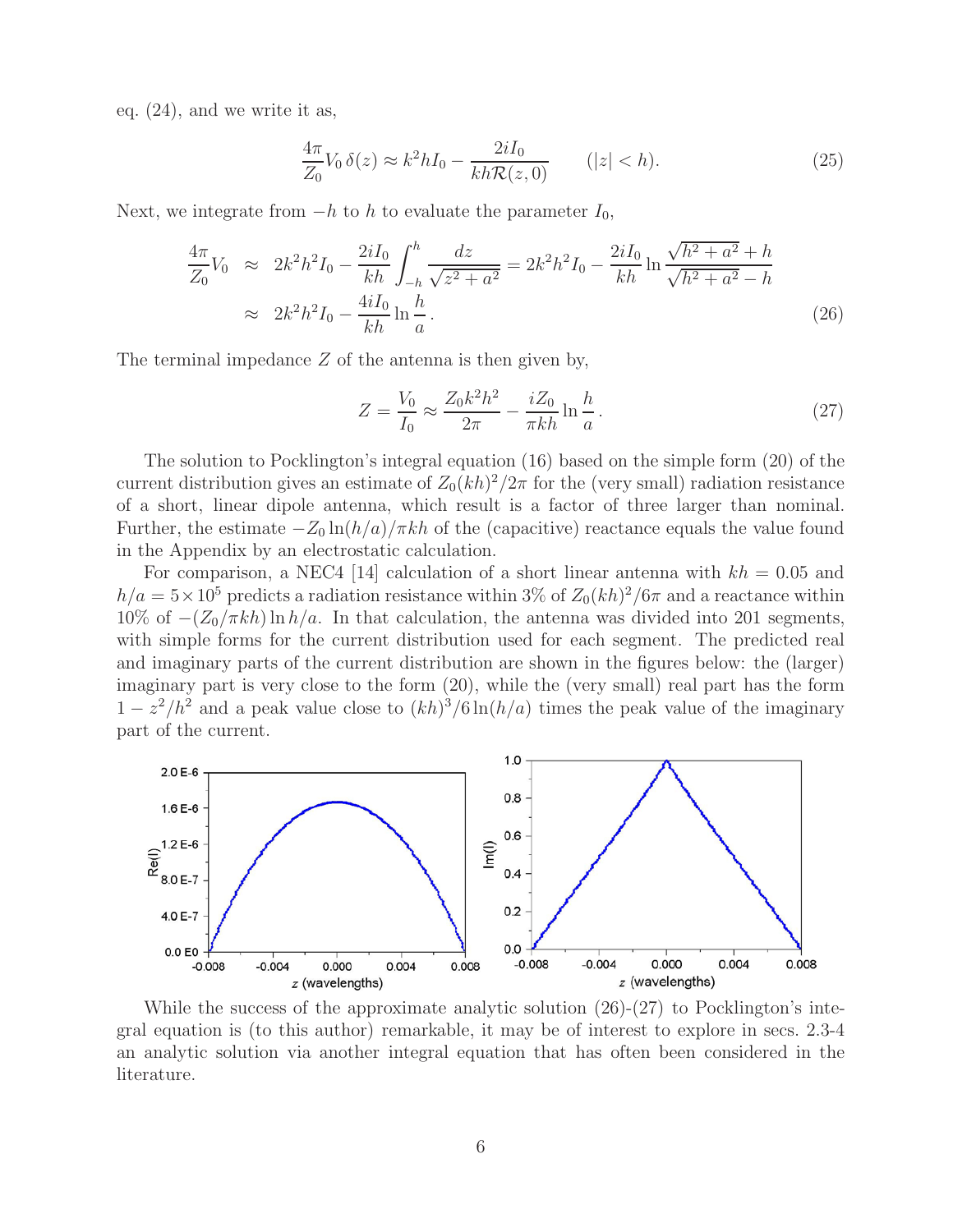#### **2.3 Solution via Hallén's Integral Equation**

For purely linear antennas of lengths up to 1-2 wavelengths, one can obtain rather good solutions for the currents using eq. (4) together with the approximate solution (12) for the vector potential along the conductors,

$$
\frac{Z_0}{2\pi} \int_{-kh}^{kh} I(z') \, \frac{e^{-ik\mathcal{R}}}{-ik\mathcal{R}} \, d(kz') = \frac{iZ_0}{2\pi} \frac{4\pi}{\mu_0} A_z(0,0,z) \approx V_0 \sin |kz| + C \cos kz \qquad (|z| < h), \tag{28}
$$

with  $\mathcal{R}(z, z')$  again given by eq. (17). This integral equation is due to Hallén [6], whose method of solution was improved by King  $[8, 9, 10]$ . The current  $I(z)$  must still vanish at the ends of the conductors, *i.e.*,  $z = \pm h$ , but the vector potential need not vanish there.

The simplest analytic approximation to the integral equation (28) is that the integrand is significant only when  $R$  is very small, *i.e.*, when  $z \approx z'$ , and hence,

$$
I(z) \approx -\frac{2\pi i}{Z_0} \left[ V_0 \sin |kz| + C \cos kz \right] \qquad (|z| < h). \tag{29}
$$

Setting  $I(h) = 0$  we recover the thin-wire solution of sec. 2.1.

To do better, we would like the impedance  $Z = R + iX$  calculated from  $V_0 = I_0Z$  to include a real part (*i.e.*, to acknowledge the existence of radiation!). This implies that we cannot approximate the factor  $e^{-ik\mathcal{R}}/ - ik\mathcal{R}$  in eq. (28) as being purely imaginary. Now,

$$
\frac{e^{-ik\mathcal{R}}}{-ik\mathcal{R}} = \frac{\sin k\mathcal{R}}{k\mathcal{R}} + i\frac{\cos k\mathcal{R}}{k\mathcal{R}} = \frac{\sin(k\mathcal{R}/2)\cos(k\mathcal{R}/2)}{k\mathcal{R}/2} + i\frac{\cos k\mathcal{R}}{k\mathcal{R}} \approx \cos\frac{k\mathcal{R}}{2} + \frac{i}{k\mathcal{R}},\qquad(30)
$$

where the approximation holds for  $k \mathcal{R} \lesssim 1$ . Using this approximation in eq. (28), the real part of the integral is,

$$
\frac{Z_0}{2\pi} \int_{-kh}^{kh} I(z') \cos \frac{k\mathcal{R}}{2} d(kz') \approx \frac{Z_0}{2\pi} \int_0^{kh} I(z') \left( \cos \frac{k|z-z'|}{2} + \cos \frac{k|z+z'|}{2} \right) d(kz')
$$

$$
= \frac{Z_0}{\pi} \cos \frac{kz}{2} \int_0^{kh} I(z') \cos \frac{kz'}{2} d(kz') \equiv R \cos \frac{kz}{2}, \qquad (31)
$$

and the imaginary part of the integral is,

$$
\frac{Z_0}{2\pi} \int_{-kh}^{kh} \frac{I(z')}{k\mathcal{R}} d(kz') \approx XI(z),\tag{32}
$$

where  $R$  and  $X$  are real constants, with dimensions of impedance, that are to be determined. The approximate solution to eq. (28) can be written as,

$$
iXI(z) \approx V_0 \sin|kz| + C \cos kz - R \cos \frac{kz}{2}.
$$
 (33)

This suggests that the desired better approximation to the current is a linear combination of terms in sin  $|kz|$ , cos kz and cos $(kz/2)$ . A form of the current based on these terms which satisfies the condition that  $I(\pm h) = 0$  is,

$$
I(z) = I_{01}I_1(z) + I_{02}I_2(z) + I_{03}I_3(z),
$$
\n(34)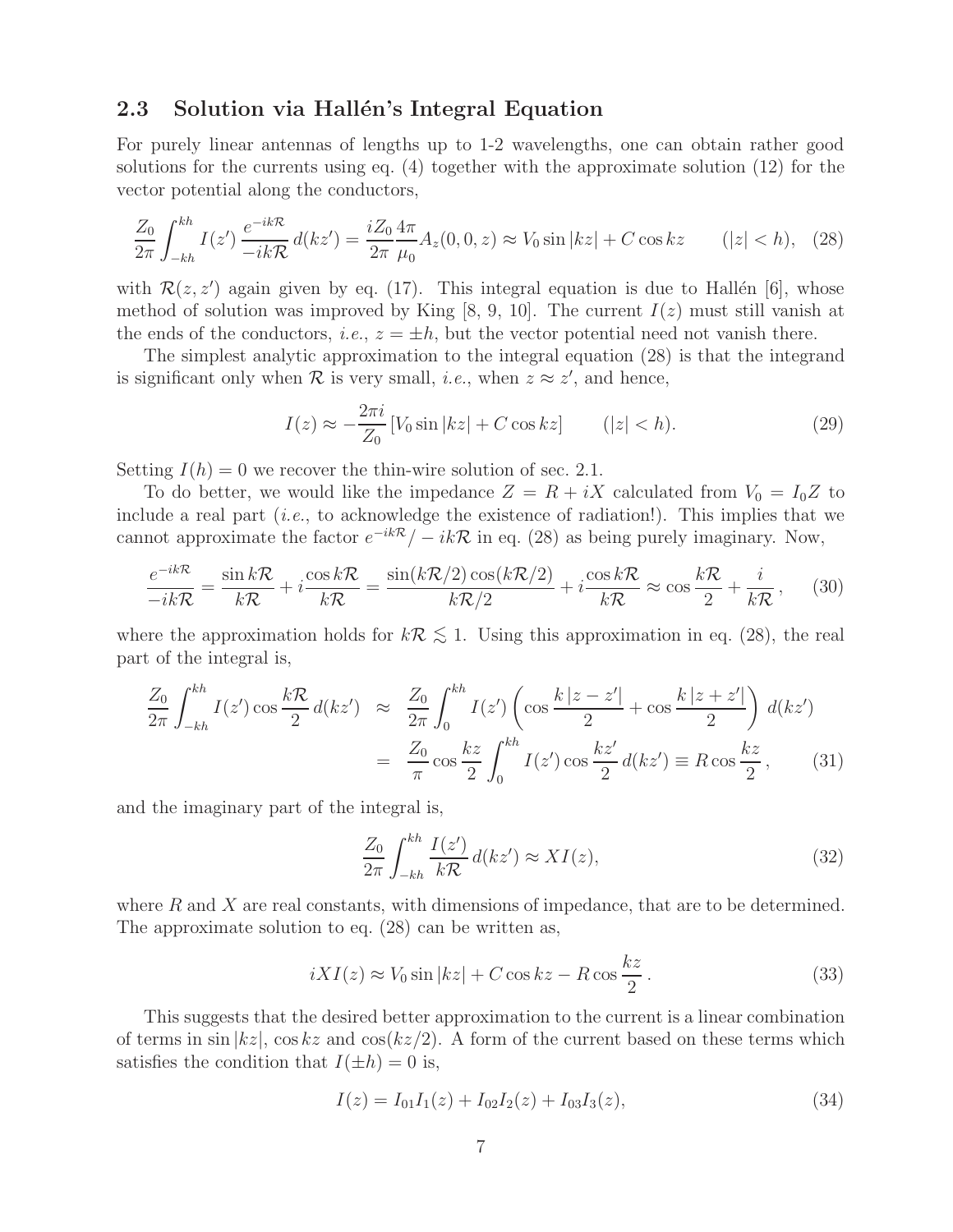where  $I_{01}$ ,  $I_{02}$  and  $I_{03}$  are complex constants and the dimensionless currents  $I_j$ ,  $j = 1, 2, 3$ , have the forms,

$$
I_1(z) = \frac{\sin kh - \sin\left(kz\right)}{\sin kh} = \frac{\sin kh - \sin\left(kz\right)}{J_1},\tag{35}
$$

$$
I_2(z) = \frac{\cos kz - \cos kh}{1 - \cos kh} = \frac{\cos kz - \cos kh}{J_2},
$$
\n(36)

$$
I_3(z) = \frac{\cos(kz/2) - \cos(kh/2)}{1 - \cos(kh/2)} = \frac{\cos(kz/2) - \cos(kh/2)}{J_3},
$$
\n(37)

where,

$$
J_1 = \sin kh
$$
,  $J_2 = 1 - \cos kh$ , and  $J_3 = 1 - \cos(kh/2)$ , (38)

such that the  $I_j$  are normalized to 1 at  $z = 0$ .

Using this form for the current in the integral equation (28), we have,

$$
I_{01}Z_1(z) + I_{02}Z_2(z) + I_{03}Z_3(z) = V_0 \sin |kz| + C \cos kz \qquad (|z| < h), \tag{39}
$$

where the forms,

$$
Z_j(z) = \frac{Z_0}{2\pi} \int_{-kh}^{kh} I_j(z') \frac{e^{-ik\mathcal{R}}}{-ik\mathcal{R}} d(kz'), \qquad j = 1, 2, 3,
$$
 (40)

are computable functions of z using  $\mathcal{R}(z, z')$  from eq. (17).

The four unknowns,  $C$ ,  $I_{01}$ ,  $I_{02}$  and  $I_{03}$  in eq. (39) could in principle be determined by evaluating this equation at four different z. However, we follow the recommendation of King [9, 10] that we only make an evaluation at  $z = h$ , and seek three additional constraints on these unknowns elsewhere.

At  $z = h$ , eq. (39) is just,

$$
I_{01}Z_1(h) + I_{02}Z_2(h) + I_{03}Z_3(h) = V_0 \sin kh + C \cos kh.
$$
 (41)

Subtracting eq. (41) from eq. (39), we find,

$$
I_{01}Z_{h1}(z) + I_{02}Z_{h2}(z) + I_{03}Z_{h3}(z) = -V_0I_1(z)J_1 + CI_2(z)J_2 \qquad (|z| < h), \tag{42}
$$

where,

$$
Z_{hj}(z) \equiv Z_j(z) - Z_j(h) = \frac{Z_0}{2\pi} \int_{-kh}^{kh} I_j(z') \left( \frac{e^{-ik\mathcal{R}}}{-ik\mathcal{R}} - \frac{e^{-ik\mathcal{R}_h}}{-ik\mathcal{R}_h} \right) d(kz'), \qquad j = 1, 2, 3, \quad (43)
$$

and,

$$
\mathcal{R}_h = \mathcal{R}(h, z') = \sqrt{(h - z')^2 + a^2}.
$$
\n(44)

We now apply the approximations of eqs. (31)-(33) to the functions  $Z_{hj}(z)$ , and write,

$$
Z_{hj}(z) \approx R_j(\cos kz/2 - \cos kh/2) + iX_j I_j(z)J_j = R_j I_3(z)J_3 + iX_j I_j(z)J_j, \quad j = 1, 2, 3, (45)
$$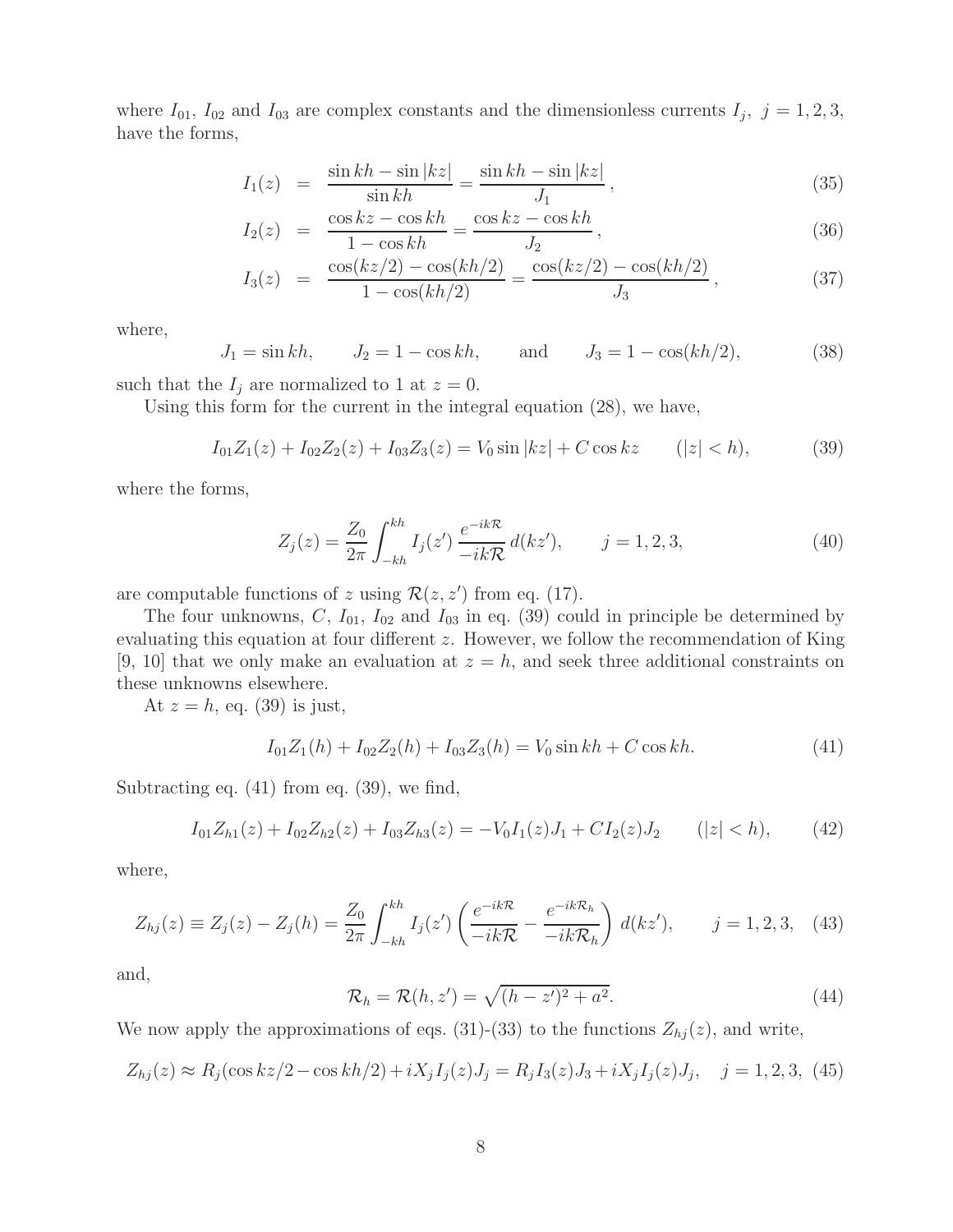where the  $R_j$  and  $X_j$  are new unknown, real constants. These constants can be determined by numerical evaluation of the functions  $Z_{hj}(z)$  at  $z = 0$  where the currents  $I_i(z)$  are maximal (or, in case  $\lambda/4 < h < 5\lambda/8$ ,  $I_1$  should be evaluated at  $z = h - \lambda/4$ ). Thus, for  $h < \lambda/4$ ,

$$
Z_{hj}(0) = R_j I_3(0) J_3 + iX_j I_j(0) J_j, \qquad j = 1, 2, 3,
$$
\n(46)

and,

$$
R_j = \frac{Re[Z_{hj}(0)]}{I_3(0)J_3}, \qquad X_j = \frac{Im[Z_{hj}(0)]}{I_j(0)J_j}, \qquad j = 1, 2, 3.
$$
 (47)

Using the approximation  $(45)$  in eq.  $(42)$  we have,

$$
I_{01}[R_1I_3(z)J_3 + iX_1I_1(z)J_1] + I_{02}[R_2I_3(z)J_3 + iX_2I_2(z)J_2] + I_{03}(R_3 + iX_3)I_3(z)J_3
$$
  
\n
$$
\approx -V_0I_1(z)J_1 + CI_2(z)J_2 \qquad (|z| < h),
$$
\n(48)

Equating separately the coefficients of the functions  $I_1(z)$ ,  $I_2(z)$  and  $I_3(z)$  we obtain the needed three additional constraints on the unknowns  $C, I_{01}, I_{02}$  and  $I_{03}$ ,

$$
I_{01} \approx i\frac{V_0}{X_1},\tag{49}
$$

$$
C \approx iX_2I_{02}, \tag{50}
$$

$$
R_2I_{02} + (R_3 + iX_3)I_{03} \approx -R_1I_{01}.
$$
\n(51)

Using these we can rewrite the fourth constraint, eq. (41), as,

$$
[Z_2(h) - iX_2 \cos kh]I_{02} + Z_3(h)I_{03} = -I_{01}Z_1(h) + V_0 \sin kh \approx -I_{01}[Z_1(h) + iX_1 \sin kh].
$$
 (52)

Solving eqs. (51)-(52) for  $I_{02}$  and  $I_{03}$  we find,

$$
I_{02} \approx I_{01} \frac{(R_3 + iX_3)[Z_1(h) + iX_1 \sin kh] - R_1 Z_3(h)}{R_2 Z_3(h) - (R_3 + iX_3)[Z_2(h) - iX_2 \cos kh]},
$$
\n
$$
(53)
$$

$$
I_{03} \approx -I_{01} \frac{R_2[Z_1(h) + iX_1 \sin kh] - R_1[Z_2(h) - iX_2 \cos kh]}{R_2 Z_3(h) - (R_3 + iX_3)[Z_2(h) - iX_2 \cos kh]}.
$$
\n(54)

The current  $I_0 = I(0)$  at the terminals of the antenna now follows from eq. (34) as,

$$
I_0 = I_{01} + I_{02} + I_{03} \equiv \frac{V_0}{Z},
$$
\n(55)

so the input impedance Z of the antenna is also determined.

Numerical examples of these approximations for  $h = \lambda/2$ ,  $\lambda$  and  $3\lambda/2$  are given in [10, 15]. *So much numerical computation is involved for long antennas in the present semi-analytic approach that in practice it's better to use fully numerical codes such as [14].*

#### 2.4 Hallén's Integral Equation for a Short Linear Antenna

To obtain a more complete analytic approximation, we restrict our attention to a short linear antenna, for which  $kh \ll 1$ .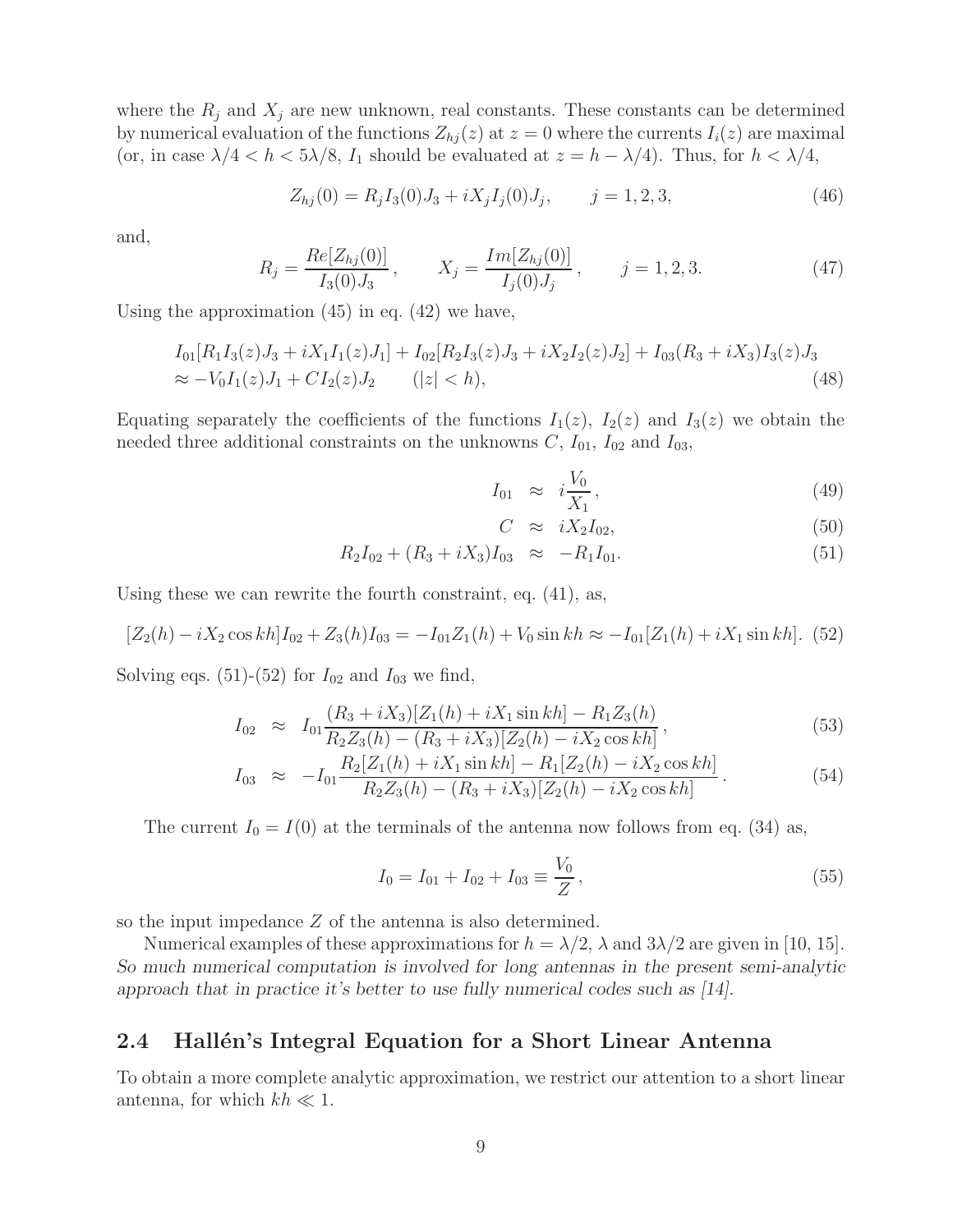In this limit, the currents  $I_2(z)$  and  $I_3(z)$  of eqs. (36)-(37) are proportional to one another, so we consider only two forms of the (normalized, dimensionless) current,

$$
I_1(z) = 1 - \frac{|z|}{h}, \tag{56}
$$

$$
I_2(z) = 1 - \frac{z^2}{h^2}, \tag{57}
$$

which are the limiting forms of the currents (35)-(36) when  $kh \ll 1$ . Then, the total current is given by,

$$
I(z) = I_{01}I_1(z) + I_{02}I_2(z),
$$
\n(58)

where  $I_{01}$  and  $I_{02}$  are complex constants to be determined.

Using this form for the current in the integral equation (28), we have,

$$
I_{01}Z_1(z) + I_{02}Z_2(z) = V_0 \sin |kz| + C \cos kz, \qquad (|z| < h), \tag{59}
$$

where,

$$
Z_j(z) = \frac{Z_0}{2\pi} \int_{-kh}^{kh} I_j(z') \frac{e^{-ik\mathcal{R}}}{-ik\mathcal{R}} d(kz') \approx \frac{Z_0}{2\pi} \int_{-kh}^{kh} I_j(z') \left(1 + \frac{i}{k\mathcal{R}}\right) d(kz'), \qquad j = 1, 2. \tag{60}
$$

In particular,

$$
Z_{1}(z) \approx \frac{kZ_{0}}{2\pi} \int_{-h}^{h} \left(1 - \frac{|z'|}{h}\right) \left(1 + \frac{i}{kR}\right) dz'
$$
  
\n
$$
= \frac{khZ_{0}}{2\pi} + \frac{iZ_{0}}{2\pi} \int_{-h}^{h} \left(1 - \frac{|z'|}{h}\right) \frac{dz'}{\sqrt{(z'-z)^{2}+a^{2}}}
$$
  
\n
$$
= \frac{khZ_{0}}{2\pi} + \frac{iZ_{0}}{2\pi} \int_{-h-z}^{h-z} \left(1 - \frac{|z+x|}{h}\right) \frac{dx}{\sqrt{x^{2}+a^{2}}}
$$
  
\n
$$
= \frac{khZ_{0}}{2\pi} + \frac{iZ_{0}}{2\pi} \int_{-h-z}^{h-z} \frac{dx}{\sqrt{x^{2}+a^{2}}} + \frac{iZ_{0}}{2\pi h} \int_{-h-z}^{-z} \frac{z+x}{\sqrt{x^{2}+a^{2}}} dx
$$
  
\n
$$
- \frac{iZ_{0}}{2\pi h} \int_{-z}^{h-z} \frac{z+x}{\sqrt{x^{2}+a^{2}}} dx
$$
  
\n
$$
= \frac{khZ_{0}}{2\pi} + \frac{iZ_{0}}{2\pi} \ln \frac{\sqrt{(h-z)^{2}+a^{2}}+h-z}{\sqrt{(h+z)^{2}+a^{2}}-(h+z)}
$$
  
\n
$$
+ \frac{i zZ_{0}}{2\pi h} \ln \frac{(\sqrt{z^{2}+a^{2}}-z)^{2}}{\left(\sqrt{(h+z)^{2}+a^{2}}-(h+z)\right) \left(\sqrt{(h-z)^{2}+a^{2}}+(h-z)\right)}
$$
  
\n
$$
+ \frac{iZ_{0}}{2\pi h} \left(2\sqrt{z^{2}+a^{2}}-\sqrt{(h+z)^{2}+a^{2}}-\sqrt{(h-z)^{2}+a^{2}}\right).
$$
  
\n(61)

For later use we need the values of  $Z_1$  at  $z = 0$  and h,

$$
Z_1(0) \approx \frac{khZ_0}{2\pi} + \frac{iZ_0}{2\pi} \ln \frac{\sqrt{h^2 + a^2} + h}{\sqrt{h^2 + a^2} - h} - \frac{iZ_0}{\pi h} \left( \sqrt{h^2 + a^2} - a \right)
$$
  

$$
\approx \frac{khZ_0}{2\pi} + \frac{iZ_0}{\pi} \left( \ln \frac{h}{a} - 1 \right) \approx \frac{khZ_0}{2\pi} + \frac{iZ_0}{\pi} \ln \frac{h}{a}, \tag{62}
$$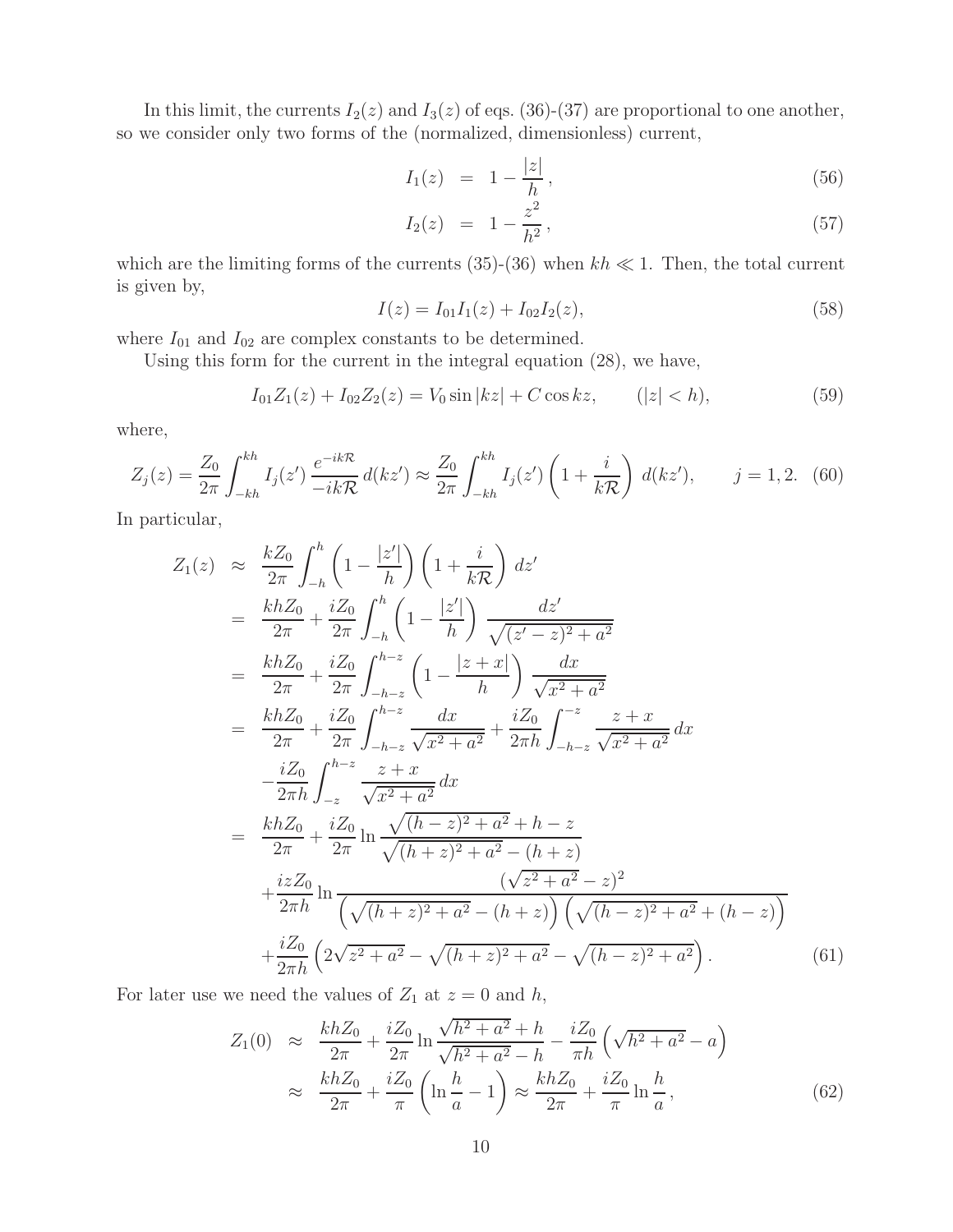and,

$$
Z_1(h) \approx \frac{khZ_0}{2\pi} + \frac{iZ_0}{2\pi} \ln \frac{a}{\sqrt{(2h)^2 + a^2} - 2h} + \frac{iZ_0}{2\pi} \ln \frac{(\sqrt{h^2 + a^2} - h)^2}{a\left(\sqrt{(2h)^2 + a^2} - 2h\right)}
$$

$$
+ \frac{iZ_0}{2\pi h} \left(2\sqrt{h^2 + a^2} - \sqrt{(2h)^2 + a^2} - a\right)
$$

$$
\approx \frac{khZ_0}{2\pi} + \frac{iZ_0}{2\pi} \ln \frac{4h}{a} + \frac{iZ_0}{2\pi} \ln \frac{a}{h} - \frac{iaZ_0}{2\pi h} \approx \frac{khZ_0}{2\pi} + \frac{iZ_0}{\pi} \ln 2,
$$
(63)

noting that  $a/h \ll 1.$  Similarly,

$$
Z_{2}(z) \approx \frac{kZ_{0}}{2\pi} \int_{-h}^{h} \left(1 - \frac{z'^{2}}{h^{2}}\right) \left(1 + \frac{i}{kR}\right) dz'
$$
  
\n
$$
= \frac{khZ_{0}}{3\pi} + \frac{iZ_{0}}{2\pi} \int_{-h}^{h} \left(1 - \frac{z'^{2}}{h^{2}}\right) \frac{dz'}{\sqrt{(z'-z)^{2}+a^{2}}}
$$
  
\n
$$
= \frac{khZ_{0}}{3\pi} + \frac{iZ_{0}}{2\pi} \int_{-h-z}^{h-z} \left(1 - \frac{(z+x)^{2}}{h^{2}}\right) \frac{dx}{\sqrt{x^{2}+a^{2}}}
$$
  
\n
$$
= \frac{Z_{0}}{3\pi} + \frac{iZ_{0}(h^{2}-z^{2})}{2\pi h^{2}} \int_{-h-z}^{h-z} \frac{dx}{\sqrt{x^{2}+a^{2}}} - \frac{izZ_{0}}{\pi h^{2}} \int_{-h-z}^{h-z} \frac{x}{\sqrt{x^{2}+a^{2}}} dx
$$
  
\n
$$
- \frac{iZ_{0}}{2\pi h^{2}} \int_{-h-z}^{h-z} \frac{x^{2}}{\sqrt{x^{2}+a^{2}}} dx
$$
  
\n
$$
= \frac{khZ_{0}}{3\pi} + \frac{iZ_{0}(h^{2}-z^{2})}{2\pi h^{2}} \ln \frac{\sqrt{(h-z)^{2}+a^{2}}+h-z}{\sqrt{(h+z)^{2}+a^{2}}-(h+z)}
$$
  
\n
$$
+ \frac{izZ_{0}}{\pi h^{2}} \left(\sqrt{(h+z)^{2}+a^{2}}-\sqrt{(h-z)^{2}+a^{2}}\right)
$$
  
\n
$$
- \frac{iZ_{0}}{4\pi h^{2}} \left((h+z)\sqrt{(h+z)^{2}+a^{2}}+(h-z)\sqrt{(h-z)^{2}+a^{2}}\right)
$$
  
\n
$$
+ \frac{ia^{2}Z_{0}}{4\pi h^{2}} \ln \frac{\sqrt{(h-z)^{2}+a^{2}}+h-z}{\sqrt{(h+z)^{2}+a^{2}}-(h+z)}.
$$
  
\n(64)

For later use we record the values of  $Z_2$  at  $z = 0$  and  $h$ ,

$$
Z_2(0) \approx \frac{khZ_0}{3\pi} + \frac{iZ_0}{2\pi} \ln \frac{\sqrt{h^2 + a^2} + h}{\sqrt{h^2 + a^2} - h} - \frac{iZ_0}{4\pi h} \sqrt{h^2 + a^2} + \frac{ia^2Z_0}{4\pi h^2} \ln \frac{\sqrt{h^2 + a^2} + h}{\sqrt{h^2 + a^2} - h}
$$
  

$$
\approx \frac{khZ_0}{3\pi} + \frac{iZ_0}{\pi} \left( \ln \frac{h}{a} - \frac{1}{2} \right) \approx \frac{khZ_0}{3\pi} + \frac{iZ_0}{\pi} \ln \frac{h}{a}, \tag{65}
$$

and,

$$
Z_2(h) \approx \frac{khZ_0}{3\pi} + \frac{iZ_0}{2\pi h} \left( \sqrt{(2h)^2 + a^2} - 2a \right) + \frac{ia^2 Z_0}{4\pi h^2} \ln \frac{a}{\sqrt{(2h)^2 + a^2} - 2h}
$$
  

$$
\approx \frac{khZ_0}{3\pi} + \frac{iZ_0}{\pi} + \frac{ia^2 Z_0}{2\pi h^2} \ln \frac{2h}{a} \approx \frac{khZ_0}{3\pi} + \frac{iZ_0}{\pi}.
$$
 (66)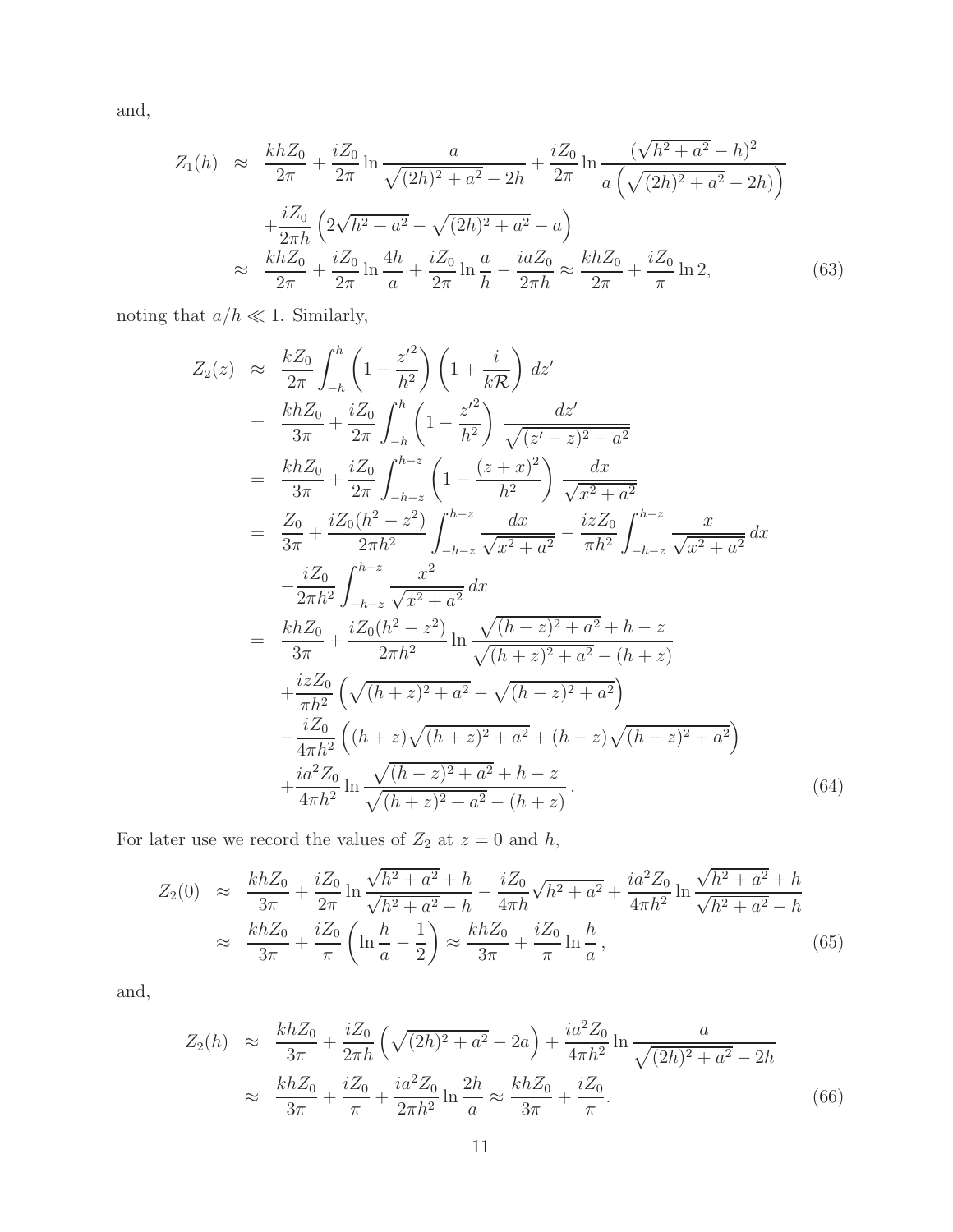As before, we find one constraint on the unknown coefficients  $C$ ,  $I_{01}$  and  $I_{02}$  by evaluating eq. (59) at  $z = h$ ,

$$
I_{01}Z_1(h) + I_{02}Z_2(h) = V_0 \sin kh + C \cos kh.
$$
 (67)

Subtracting eq.  $(67)$  from eq.  $(59)$ , we find (recalling eqs.  $(35)-(36)$  and  $(43)$ ),

$$
I_{01}Z_{h1}(z) + I_{02}Z_{h2}(z) = -V_0I_1(z)J_1 + CI_2(z)J_2 \qquad (|z| < h), \tag{68}
$$

where now,

$$
J_1 = kh
$$
, and  $J_2 = \frac{k^2 h^2}{2}$ . (69)

We again apply the approximations of eqs. (31)-(33) to the functions  $Z_{hj}(z)$ , and write,

$$
Z_{hj}(z) \approx R_j(\cos(kz/2) - \cos(kh/2)) + iX_jI_j(z)J_j \approx R_j\frac{I_2(z)J_2}{4} + iX_jI_j(z)J_j, \quad j = 1, 2, (70)
$$

noting that  $\cos(kz/2) - \cos(kh/2) \approx (1 - z^2/h^2)k^2h^2/8 = I_2(z)J_2/4$  for  $kh \ll 1$ . The constants  $R_j$  and  $X_j$  can be determined by evaluation of the functions  $Z_{hj}(z)$  at  $z = 0$  where the currents  $I_i(z)$  are maximal. Thus,

$$
Z_{hj}(0) = R_j \frac{I_2(0)J_2}{4} + iX_j I_j(0)J_j = \frac{k^2 h^2 R_j}{8} + iX_j I_j(0)J_j, \qquad j = 1, 2
$$
 (71)

such that,

$$
R_j = \frac{8Re[Z_{hj}(0)]}{k^2h^2} = \frac{8Re[Z_j(0) - Z_j(d)]}{k^2h^2}, \quad X_j = \frac{Im[Z_{hj}(0)]}{I_j(0)J_j} = \frac{Im[Z_j(0) - Z_j(d)]}{I_j(0)J_j}.
$$
 (72)

Referring to eqs. (56)-(57), (62)-(63), (65)-(66) and (69) we find,

$$
R_1 \approx 0 \approx R_2, \qquad X_1 \approx \frac{Z_0}{\pi k h} \ln \frac{h}{a}, \qquad X_2 \approx \frac{2Z_0}{\pi k^2 h^2} \ln \frac{h}{a}.
$$
 (73)

Using the approximation (70) in eq. (68) we have,

$$
I_{01}\left(\frac{R_1}{4}I_2(z)J_2+iX_1I_1(z)J_1\right)+I_{02}\left(\frac{R_2}{4}+iX_2\right)I_2(z)J_2\approx -V_0I_1(z)J_1+CI_2(z)J_2,\tag{74}
$$

Equating separately the coefficients of the functions  $I_1(z)$  and  $I_2(z)$  we obtain the needed two additional constraints on the unknowns  $C, I_{01}$  and  $I_{02}$ ,

$$
I_{01} \approx i\frac{V_0}{X_1} \approx i\frac{\pi khV_0}{Z_0\ln(h/a)},\tag{75}
$$

$$
C \approx \frac{R_1}{4} I_{01} + \left(\frac{R_2}{4} + iX_2\right) I_{02} \approx iX_2 I_{02}.
$$
 (76)

Using these we can solve the first constraint, eq.  $(67)$ , for  $I_{02}$ ,

$$
I_{02} \approx \frac{k h V_0 - I_{01} Z_1(h)}{Z_2(h) - iX_2} \approx i \frac{\pi k^3 h^3 V_0}{2Z_0 \ln(h/a)} + \frac{\pi k^4 h^4 V_0}{4Z_0 \ln^2(h/a)}.
$$
 (77)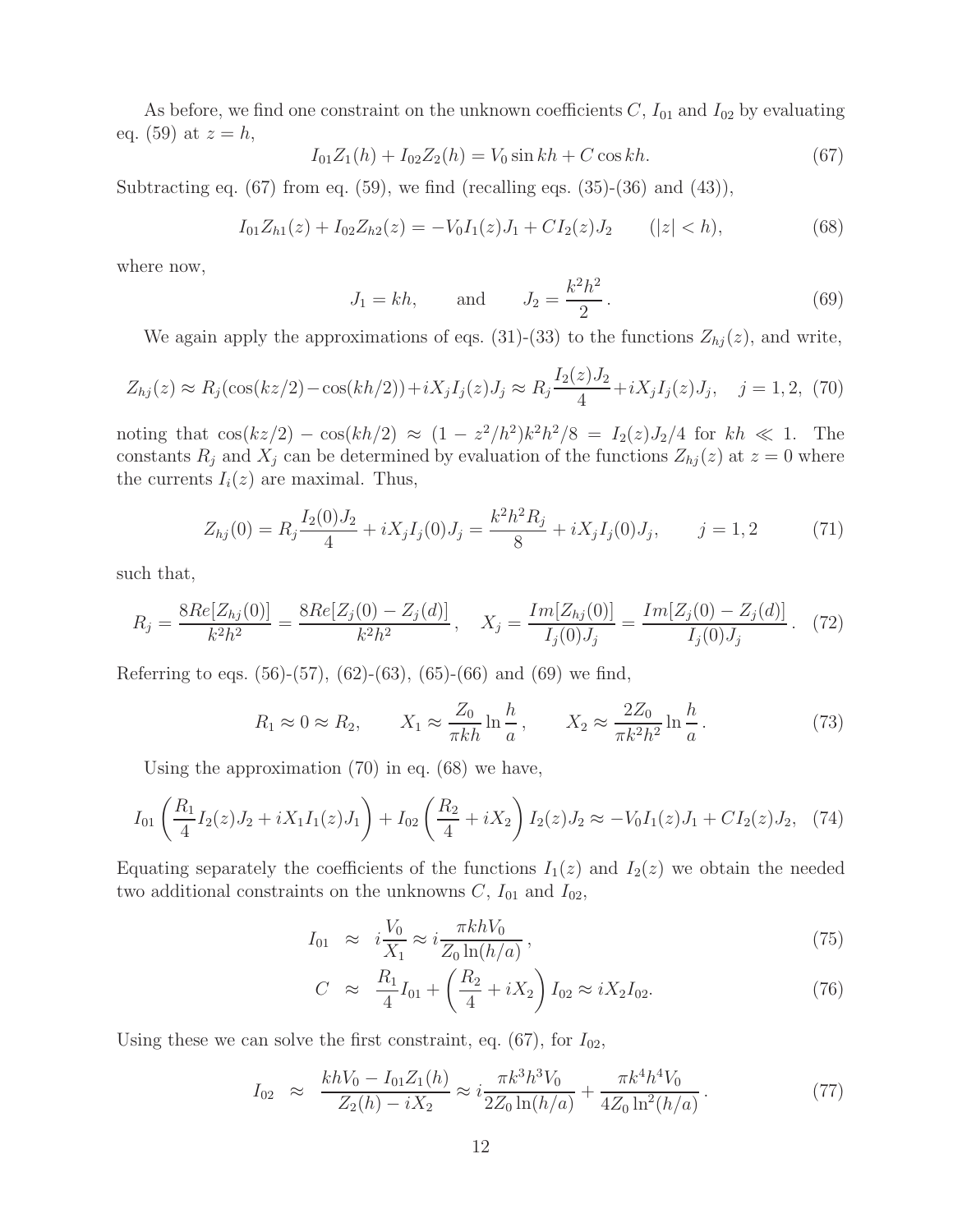The (complicated) impedance function  $Z(z)$  is now given by,

$$
Z(z) = \frac{I_{01}I_1(z)Z_1(z) + I_{02}I_2(z)Z_2(z)}{I_{01}I_1(z) + I_{02}I_2(z)},
$$
\n(78)

using eqs.  $(56)-(57)$ ,  $(61)$ ,  $(64)$  and  $(76)-(77)$ .

The input impedance Z of the antenna is determined from the current,

$$
I(0) = I_{01}I_1(0) + I_{02}I_2(0) = I_{01} + I_{02} \approx i\frac{\pi khV_0}{Z_0\ln(h/a)} + \frac{\pi k^4 h^4 V_0}{4Z_0\ln^2(h/a)}
$$
(79)

at the terminals according to,

$$
Z = \frac{V_0}{I(0)} \approx \frac{Z_0 k^2 h^2}{4\pi} - i \frac{Z_0}{\pi k h} \ln \frac{h}{a}.
$$
 (80)

The real part of the impedance is closer to the radiation resistance  $Z_0(kh)^2/6\pi$  of a short linear antenna than the approximation of sec. 2.2, and the imaginary part again equals the capacitive reactance of a short linear antenna as estimated in the Appendix.

Thus, with substantial effort, the solution to Hallén's integral equation based on a current distribution with two terms provides a small improvement over the approximate solution to Pocklington's integral equation with only one function for the current.

#### **2.5 Fields Very Close to a Dipole Antenna**

The approximate forms of the currents found in secs. 2.3-4 are fairly good over most of the length of the antenna, with the greatest error being close to the terminals at  $z = 0$ . The resulting estimates for antenna impedances, are reasonably accurate, the near electric and magnetic fields calculated from the approximate currents using the retarded vector potential (4) according to eqs. (7)-(8) are reasonably accurate except very close to the antenna conductors [9, 10]. But, even in the better approximations of secs. 2.2-4 the tangential electric field  $E_z(a, \phi, |z| < h)$  is not zero.

It appears that analytic calculations based sums of sinusoidal currents, such as eqs. (34) and (58) are not sufficient for good accuracy of the currents very close to the antenna terminals and of the tangential electric field very close to the conductors. However, numerical analyses, such as NEC4 [14], in which the antenna is subdivided into segments, on which sinusoidal currents are assumed to flow, can achieve rather good accuracy for the currents near the antenna terminals (and hence for the antenna impedance), as well as satisfying the condition that the tangential electric field as calculated from the retarded vector potential vanish at the surface of the conductors.

For analyses such as those in secs. 2.2-4 in which the tangential electric field is not zero at the conductors when calculated via the retarded vector potential, a method for obtaining somewhat more realistic fields close to the conductors has been given by King and Wu [10].

Very close to the conductors, the radial electric field  $E_{\rho}$  is related to the charge distribution  $q(z) e^{i\omega t}$  along the conductors by Gauss' law,

$$
E_{\rho}(\rho \gtrsim a, \phi, |z| < h, t) \approx \frac{q(z) e^{i\omega t}}{2\pi\epsilon_0 \rho} \,. \tag{81}
$$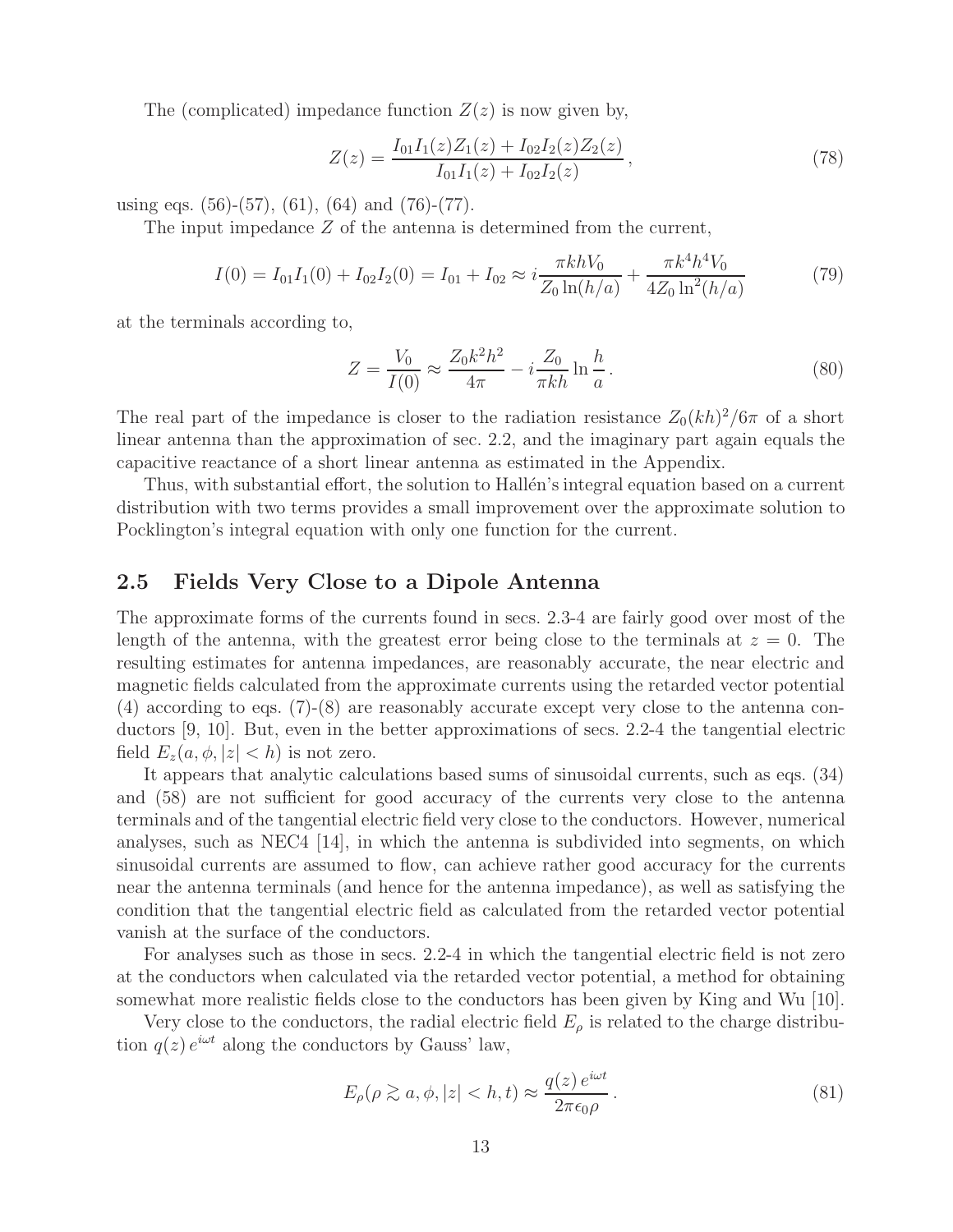The charge distribution can be obtained from the current distribution  $I(z) e^{i\omega t}$  via the continuity equation,

$$
\frac{\partial I}{\partial z} = -\frac{\partial q}{\partial t} = -i\omega q,\tag{82}
$$

so that,

$$
q(z) = \frac{i}{\omega} \frac{dI(z)}{dz} = \frac{iI'(z)}{\omega}.
$$
\n(83)

Thus,

$$
E_{\rho}(\rho \gtrsim a, \phi, |z| < h, t) \approx \frac{iI'(z)}{2\pi\epsilon_0\omega\rho} e^{i\omega t} = \frac{iI'(z)Z_0}{2\pi k\rho} e^{i\omega t}.\tag{84}
$$

The peak electric field at the surface of the conductor can be estimated using eq. (15) for the current distribution. The derivative  $I'(z)$  is greatest at the end of the conductor,  $|z| = h$ , where  $I'_{\text{max}} = kI_0/\sin kh$ . Thus, the peak electric field at the surface of the conductor,  $\rho = a$ , is,

$$
E_{\rho,\max} \approx \frac{I_0 Z_0}{2\pi a \sin kh} = \frac{V_0}{2\pi a \sin kh} \frac{Z_0}{Z}.
$$
\n
$$
(85)
$$

For a half-wave antenna  $(h \approx \lambda/4)$  the antenna impedance  $Z \approx 70 \Omega$  is real, so,

$$
E_{\rho,\text{max}} \approx 0.86 \frac{V_0}{a} \qquad \text{(half-wave antenna)},\tag{86}
$$

which is larger than the electric field  $V_0/d$  between the terminals of the antenna if  $a < 1.17d$ .

The scalar potential  $V(\rho, z, t)$  close to the surface of the conductor can be obtained from *eqs. (15) and (84) by integration,*

$$
V(\rho, z, t) = V(a, z, t) - \int_{a}^{\rho} E_{\rho}(\rho, z, t) d\rho = V(a, z, t) \pm i \frac{V_0 e^{i\omega t}}{2} \frac{Z_0}{\pi Z} \frac{\cos[k(h - |z|)]}{\sin kh} \ln \frac{\rho}{a}.
$$
 (87)

The scalar potential  $V(a, z, t)$  at the surface of the conductor can be estimated from the *vector potential there using the gauge condition (5)-(6) and supposing that the thin-wire approximation (14) actually describes the vector potential*  $A_z(a, z, t)$  *at the surface of the conductor. Then,*

$$
V(a,z,t) = \frac{ic}{k} \frac{\partial A_z(a,z,t)}{\partial z} = \pm \frac{V_0 e^{i\omega t}}{2} \frac{\cos[k(h-|z|)]}{\cos kh} \qquad (|z| < h),\tag{88}
$$

*and,*

$$
V(\rho, z, t) = \pm \frac{V_0 e^{i\omega t}}{2} \cos[k(h - |z|)] \left(\frac{1}{\cos kh} + \frac{i}{\sin kh} \frac{Z_0}{\pi Z} \ln \frac{\rho}{a}\right) \qquad (\rho \gtrsim a, |z| < h). \tag{89}
$$

As h approaches  $\lambda/4$  the term  $1/\cos kh$  grows large and the scalar potential is very large *near the tips of the antenna.*<sup>4</sup> *However, this high voltage is not associated with a large electric field because the latter is determined by the derivative with respect to* ρ *of the other term in parentheses, in which term the factor*  $1/\sin kh$  *is unity for*  $h = \lambda/4$ *. Hence, the* 

<sup>&</sup>lt;sup>4</sup>This result was anticipated qualitatively by Poincaré by analogy with acoustic resonators. See Fig. 81 of [19].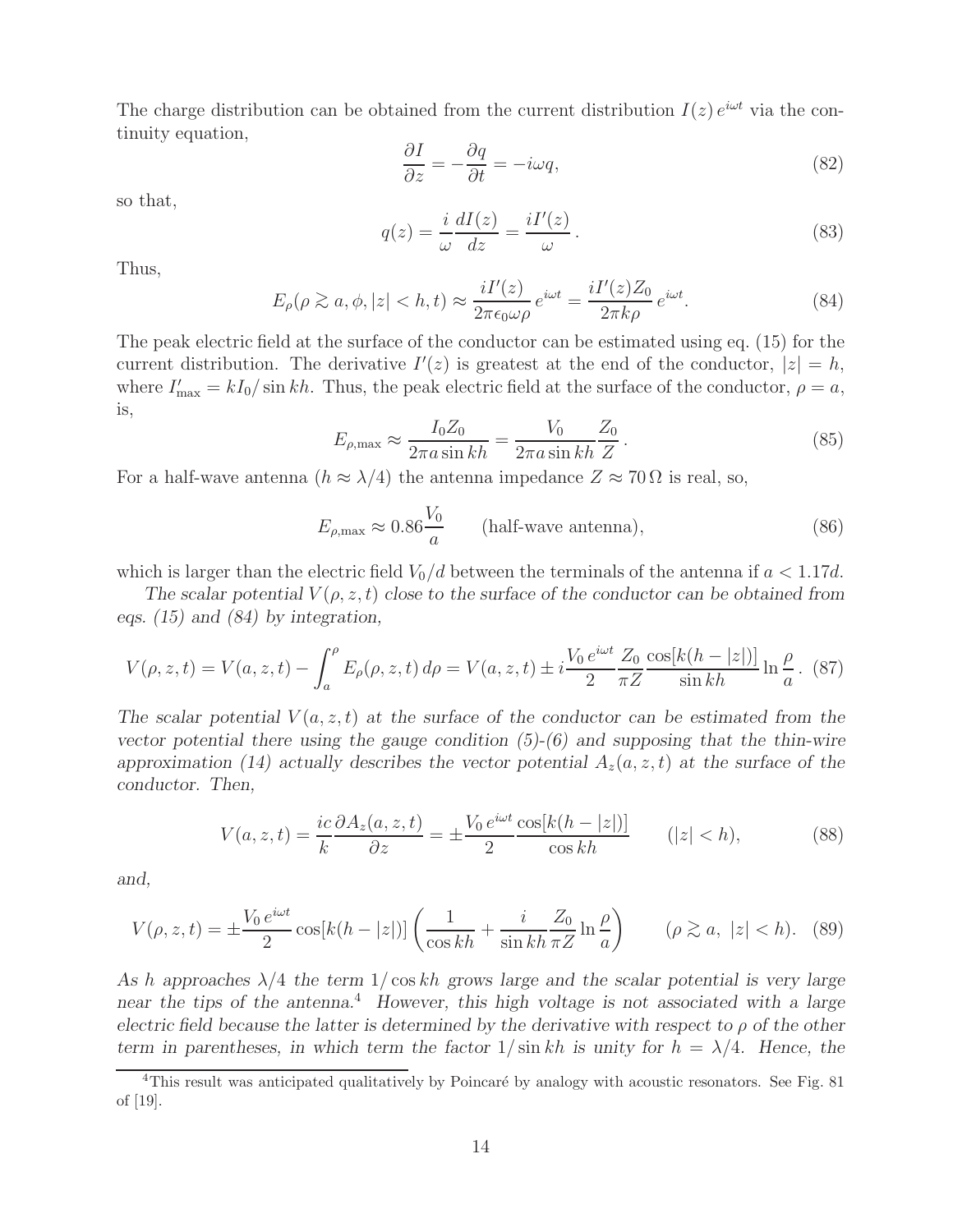*high voltage at the surface of the conductor is not relevant to the issue of possible electric discharge (corona) at the surface of the antenna.*

Similarly, close to the conductors the magnetic field follows from Ampère's law (as the displacement current can be neglected here compared to the conduction current),

$$
B_{\phi}(\rho \gtrsim a, \phi, |z| < h, t) \approx \frac{\mu_0 I(z)}{2\pi \rho} e^{i\omega t}.\tag{90}
$$

Finally, the electric field component  $E_z$  can be found from the  $\phi$  component of Faraday's law,  $\nabla \times \mathbf{E} = -\partial \mathbf{B}/\partial t$ ,

$$
\frac{\partial E_z}{\partial \rho} = \frac{\partial E_p}{\partial z} + i\omega B_\phi \approx \frac{i}{2\pi\epsilon_0\omega\rho} \left[ I''(z) + k^2 I(z) \right] e^{i\omega t}.
$$
 (91)

Integrating out from  $\rho = a$  where  $E_z = 0$  by assumption, we find,

$$
E_z(\rho \gtrsim a, \phi, |z| < h, t) \approx \frac{i}{2\pi\epsilon_0 \omega} \left[ I''(z) + k^2 I(z) \right] \ln\frac{\rho}{a} e^{i\omega t}.\tag{92}
$$

For  $|z| > h$  and for  $\rho$  larger than a few times the radius a, the fields can be calculated from the retarded vector potential. The fields  $E_{\rho}$  and  $B_{\phi}$  so calculated agree with the forms (84)-(90) close to the conductors, while eq. (92) is a better approximation for the axial field  $E_z$  close to the conductors.

Once good accuracy is obtained for the fields close to the conductors of the antenna, computation of the Poynting vector shows how power flows out from the feedpoint of the antenna and is guided by the conductors of the antenna into the far zone. Such computations were first made for antennas with conductors of nonzero radius by the Landstorfer group [20]. The figures below were produced by NEC4 (thanks to Alan Boswell) for dipole antennas of total lengths  $\lambda/2$  and  $3\lambda/2$ .



An analytic calculation of the surface currents, of the near and far fields and of the Poynting vector field of a split-sphere antenna has been given recently by Jackson [21].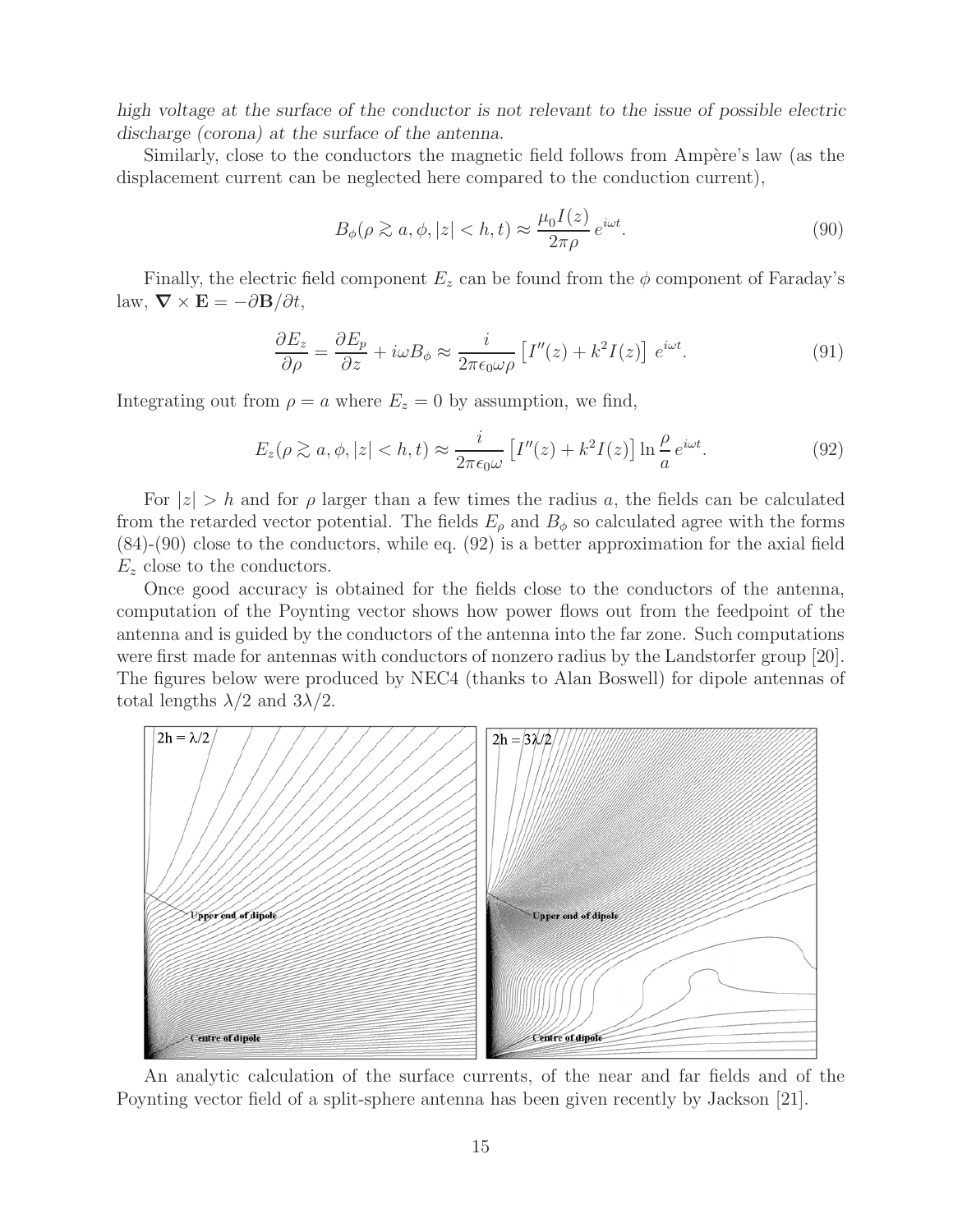## **2.6 Approximation Relation between the Charge and Voltage Distributions**

The charge distribution  $\rho(z)$  in a linear antenna is related to the current distribution  $I(z)$ by the continuity equation,

$$
\frac{dI}{dz} = -\frac{d\rho e^{-i\omega t}}{dt} = i\omega\rho, \qquad \text{so that} \qquad \rho(z) = -\frac{i}{\omega}\frac{dI}{dz}.
$$
\n(93)

In the thin-wire approximation, the vector potential  $A_z(z)$  along the wire is proportional to the current distribution,

$$
A_z(0,0,z) \approx \frac{iV_0 \tan kh}{2cI_0} I(z) = \frac{iZ \tan kh}{2c} I(z) \qquad (|z| < h),\tag{94}
$$

according to eqs. (14)-(15), where  $Z = V_0/I_0$  is the (complex) terminal impedance of the antenna. Then, the Lorenz gauge condition (6) relates the voltage distribution along the wire  $as, 5$ 

$$
V(0,0,z) = \frac{ic \,\partial A_z(0,0,z)}{k} \approx -\frac{Z \tan kh}{2k} \frac{dI}{dz} = -\frac{icZ \tan kh}{2} \rho(z) \qquad (|z| < h). \tag{95}
$$

For a short linear antenna, the impedance is capacitive,  $Z \approx -iZ_0/2\pi \tan kh = -2i/c \tan kh$ , so  $V(z) \approx \rho(z) = \pm V_0/2$ , which is uniform along each arm of the antenna.

The approximation (95) is less accurate for "resonant" antennas, for which Z is real. For example, a half-wave antenna has  $\rho(0) \approx 0$  but, as always,  $V(0) = \pm V_0/2$ . Away from the antenna terminals V and  $\rho$  are 90° out of phase, and the approximation (95) is fairly good.

*In Schelkunoff's analysis [11], the voltage is proportional to the charge density only for the principal mode. For antennas of length*  $h \gtrsim \lambda/4$  *the higher modes becomes increasingly important, and the approximation (95) becomes less accurate.*

# **A Appendix: Capacitance and Reactance of a Short Linear Dipole Antenna**

We estimate the capacitance of a short linear antenna as suggested by Schelkunoff in sec. 10.3 of [24]. The key assumption is that the electric field lines from one arm of the dipole antenna to the other follow semicircular paths (the principal mode), as shown in the figure below.<sup>6</sup>

 ${}^{5}$ This relation appears on p. 427 of [23].

 $6$ On the right is Fig. 86 from [19].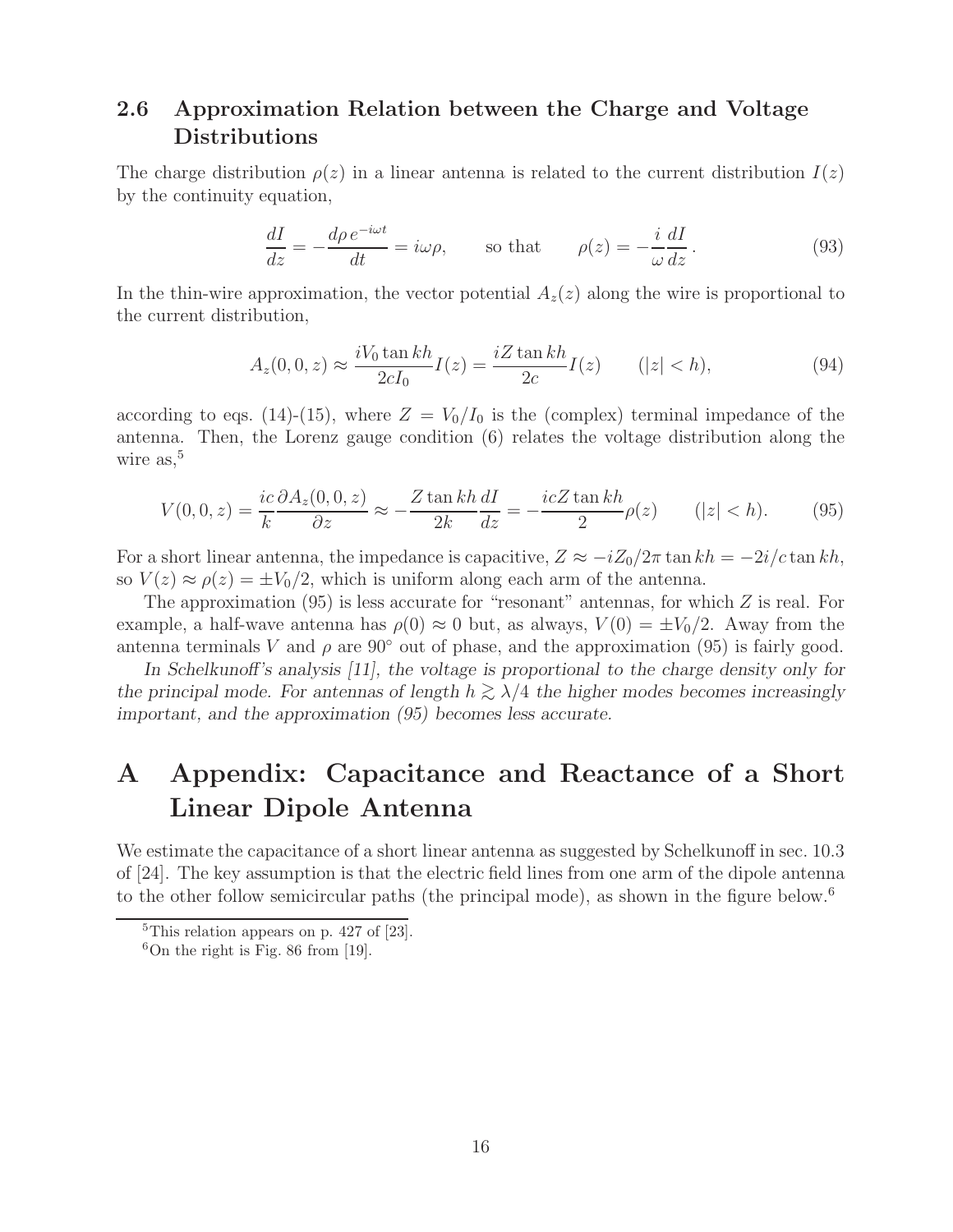

If so, all the field lines emanating from charge  $dQ$  in interval dr at distance r from the center of the antenna cross a surface of area  $2\pi r dr \sin \theta$  that lies on a cone of half angle  $\theta$ , so the electric field strength at  $(r, \theta)$  is,

$$
E = \frac{dQ/dr}{2\pi\epsilon_0 r \sin\theta}.
$$
\n(96)

The voltage difference between the two arms of the antenna is,

$$
\Delta V = 2 \int_{\theta_{\text{min}}}^{\pi/2} Er \, d\theta = \frac{dQ/dr}{\pi \epsilon_0} \int_{a/r}^{\pi/2} \frac{d\theta}{\sin \theta} = \frac{dQ/dr}{\pi \epsilon_0} \ln[\tan(\theta/2)]_{a/r}^{\pi/2} = \frac{dQ/dr}{\pi \epsilon_0} \ln(2r/a). \tag{97}
$$

This voltage difference should be independent of position along the antenna. The charge distribution  $dQ/dr$  is indeed constant to a good approximation for short dipole antennas, but the factor  $\ln(2r/a) = -\ln(\theta_{\min}/2)$  is constant only for a biconical dipole antenna (as much favored theoretically by Schelkunoff). A reasonable approximation for a linear dipole antenna is to use  $r = h/2$  as a representative length in eq. (97), which leads to the estimate,

$$
\Delta V \approx \frac{dQ/dr}{\pi \epsilon_0} \ln(h/a). \tag{98}
$$

The corresponding capacitance per unit length along the antenna is,

$$
\frac{dC}{dr} \approx \frac{\pi \epsilon_0}{\ln(h/a)},\tag{99}
$$

and the total capacitance is,

$$
C \approx \frac{\pi \epsilon_0 h}{\ln(h/a)}\,. \tag{100}
$$

This estimate ignores the contribution to the capacitance of roughly  $\pi \epsilon_0 a^2/d$  associated with the electric field in the gap  $d$  between the terminals of the antenna, as is reasonable when  $d \approx a$  since then  $\ln(h/a) \ll h/a \approx dh/a^2$ .

The (capacitive) reactance of the short dipole antenna is then estimated to be,

$$
X = -\frac{1}{\omega C} = -\frac{1}{ckC} \approx -\frac{\ln(h/a)}{\pi \epsilon_0 c k h} = -\frac{Z_0}{\pi} \frac{\ln(h/a)}{kh}.
$$
 (101)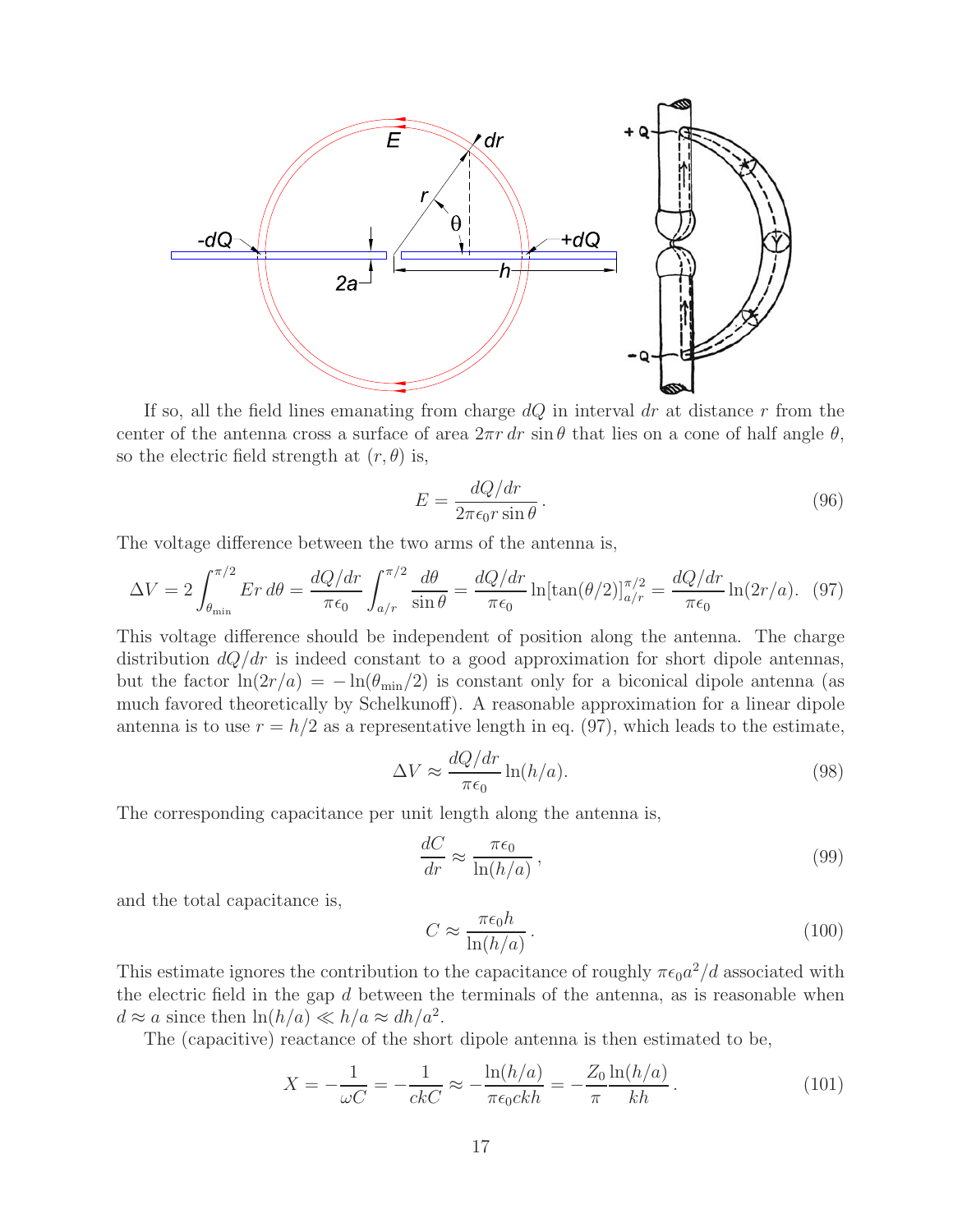## **Acknowledgment**

Thanks to Tim Hunt for reviving the author's interest in this problem, and to Bruce Cragin for spotting an error in a previous version of this note.

## **References**

- [1] K.T. McDonald, *Voltage Across the Terminals of a Receiving Antenna* (June 25, 2007), http://kirkmcd.princeton.edu/examples/receiver.pdf
- [2] H.C. Pocklington, *Electrical Oscillations in Wires*, Proc. Camb. Phil. Soc. **9**, 324 (1897), http://kirkmcd.princeton.edu/examples/pocklington\_camb\_9\_324\_97.pdf
- [3] L. Lorenz, *Ueber die Identit¨at der Schwingungen des Lichts mit den elektrischen Strömen, Ann. d. Phys. 207, 243 (1867),* http://kirkmcd.princeton.edu/examples/EM/lorenz\_ap\_207\_243\_67.pdf *On the Identity of the Vibration of Light with Electrical Currents*, Phil. Mag. **34**, 287 (1867), http://kirkmcd.princeton.edu/examples/EM/lorenz\_pm\_34\_287\_67.pdf
- [4] H. Hertz, *Die Kr¨afte electrischer Schwimgungen, behandelt much der Maxwellschen Theorie*, Ann. d. Phys. **36**, 1 (1889), http://kirkmcd.princeton.edu/examples/EM/hertz\_ap\_36\_1\_89.pdf reprinted in chap. 9 of H. Hertz, *Electric Waves* (Dover, New York, 1962). A translation by O. Lodge appeared as *The Forces of Electrical Oscillations Treated According to Maxwell's Theory*, Nature **39**, 402 (1889), http://kirkmcd.princeton.edu/examples/ph501lecture16/hertz.pdf
- [5] L.V. King, *On the Radiation Field of a Perfectly Conducting Base Insulated Cylindrical Antenna Over a Perfectly Conducting Plane Earth, and the Calculation of Radiation Resistance and Reactance*, Phil. Trans. Roy. Soc. London **A236**, 381 (1937), http://kirkmcd.princeton.edu/examples/EM/king\_ptrsl\_a236\_381\_37.pdf
- [6] E. Hall´en, *Theoretical Investigations into the Transmitting and Receiving Qualities of Antennas*, Nova Acta Regiae Soc. Sci. (Upsula) **11**, 3 (Nov. 1938), http://kirkmcd.princeton.edu/examples/EM/hallen\_narssu\_11\_4\_3\_38.pdf *Electromagnetic Theory* (Chapman and Hall, London, 1962).
- [7] R. King and C.W. Harrison, Jr, *The Distribution of Current Along a Symmetrical Center-Driven Antenna*, Proc. Inst. Radio Eng. **31**, 548 (1943), http://kirkmcd.princeton.edu/examples/EM/king\_procire\_31\_548\_43.pdf
- [8] R.W.P. King, *The Theory of Linear Antennas* (Harvard U. Press, Cambridge, MA, 1956), http://kirkmcd.princeton.edu/examples/EM/king\_antennas\_56.pdf *The Linear Antenna – Eighty Years of Progress*, Proc. IEEE **55**, 2 (1967), http://kirkmcd.princeton.edu/examples/EM/king\_pieee\_55\_2\_67.pdf ,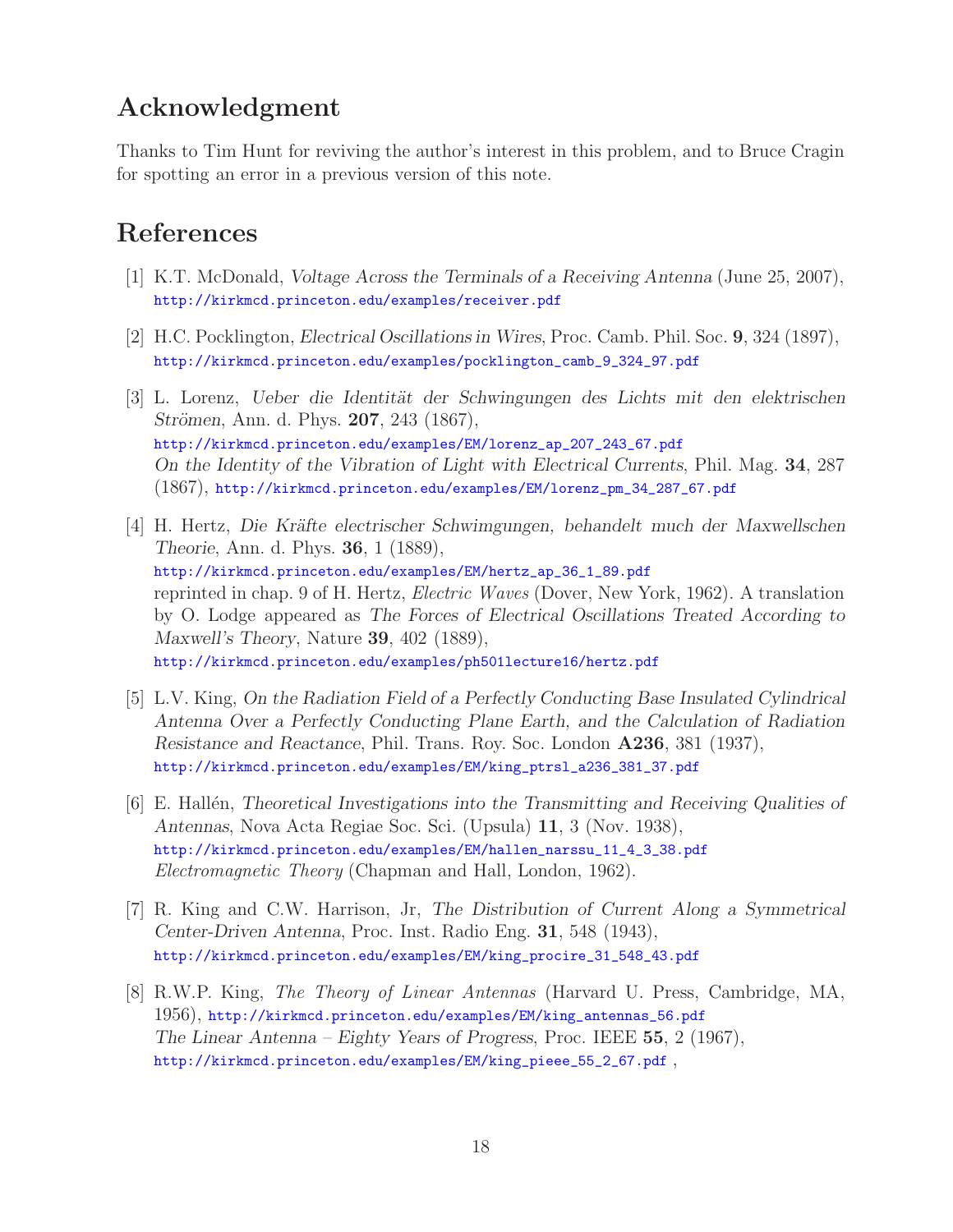- [9] R. King, *Linear Arrays: Currents, Impedances, and Fields, I*, IRE Trans. Ant. Prop. **7**, S440 (1959), http://kirkmcd.princeton.edu/examples/EM/king\_iretap\_7\_s440\_59.pdf
- [10] R.W.P. King and T.T. Wu, *Currents, Charges and Near Fields of Cylindrical Antennas*, Radio Science (J. Res. NBS/USNC-USRI) **69D**, 429 (1965), http://kirkmcd.princeton.edu/examples/EM/king\_rs\_69d\_429\_65.pdf *The Electric Field Very Near a Driven Cylindrical Antenna*, Radio Science **1**, 353 (1966), http://kirkmcd.princeton.edu/examples/EM/king\_rs\_1\_353\_66.pdf
- [11] S.A. Schelkunoff, *Theory of Antennas of Arbitary Size and Shape* Proc. IRE **29**, 493 (1941), http://kirkmcd.princeton.edu/examples/EM/schelkunoff\_pire\_29\_493\_41.pdf
- [12] J.G. Maloney, G.S. Smith and W.R. Scott Jr, *Accurate computation of the radiation from simple antennas using the finite-difference time domain method*, IEEE Trans. Ant. Prop. **38**, 1059 (1990), http://kirkmcd.princeton.edu/examples/EM/maloney\_ieeetap\_38\_1059\_90.pdf
- [13] R. Luebbers *et al.*, *FDTD calculation of radiation patterns, impedance, and gain for a monopole antenna on a conducting box*, IEEE Trans. Ant. Prop. **40**, 1577 (1999), http://kirkmcd.princeton.edu/examples/EM/luebbers\_ieeetap\_40\_1577\_92.pdf
- [14] G.J. Burke, *Numerical Electromagnetic Code NEC4*, UCRL-MA-109338 (January, 1992), http://www.llnl.gov/eng/ee/erd/ceeta/emnec.html http://kirkmcd.princeton.edu/examples/NEC\_Manuals/NEC4TheoryMan.pdf http://kirkmcd.princeton.edu/examples/NEC\_Manuals/NEC4UsersMan.pdf
- [15] S.J. Orfanidis, *Currents on Linear Antennas*, Chap. 21 of *Electromagnetic Waves and Antennas*, http://www.ece.rutgers.edu/~orfanidi/ewa/ch21.pdf
- [16] K.T. McDonald, *Radiation in the Near Zone of a Center-Fed Linear Antenna* (June 21, 2004), http://kirkmcd.princeton.edu/examples/linearantenna.pdf
- [17] G. Fikioris and T.T. Wu, *On the Application of Numerical Methods to Hallén's Equation*, IEEE Trans. Ant. Prop. **49**, 383 (2001), http://kirkmcd.princeton.edu/examples/EM/fikioris\_ieeetap\_49\_383\_01.pdf
- [18] J.D. Jackson, *Classical Electrodynamics*, 3rd ed. (Wiley, 1999), http://kirkmcd.princeton.edu/examples/EM/jackson\_ce3\_99.pdf
- [19] H. Poincar´e, *Maxwell's Theory and Wireless Telegraphy* (McGraw, 1904), http://kirkmcd.princeton.edu/examples/EM/poincare\_vreeland\_04.pdf
- [20] F.M. Landstorfer and H.H. Meinke, *Energy Transport in Electromagnetic Fields*(1975), http://kirkmcd.princeton.edu/examples/EM/landstorfer\_75c.pdf
- [21] J.D. Jackson, *How an antenna launches its input power into radiation: The pattern of the Poynting vector at and near an antenna*, Am. J. Phys. **74**, 280 (2006), http://kirkmcd.princeton.edu/examples/EM/jackson\_ajp\_74\_280\_06.pdf